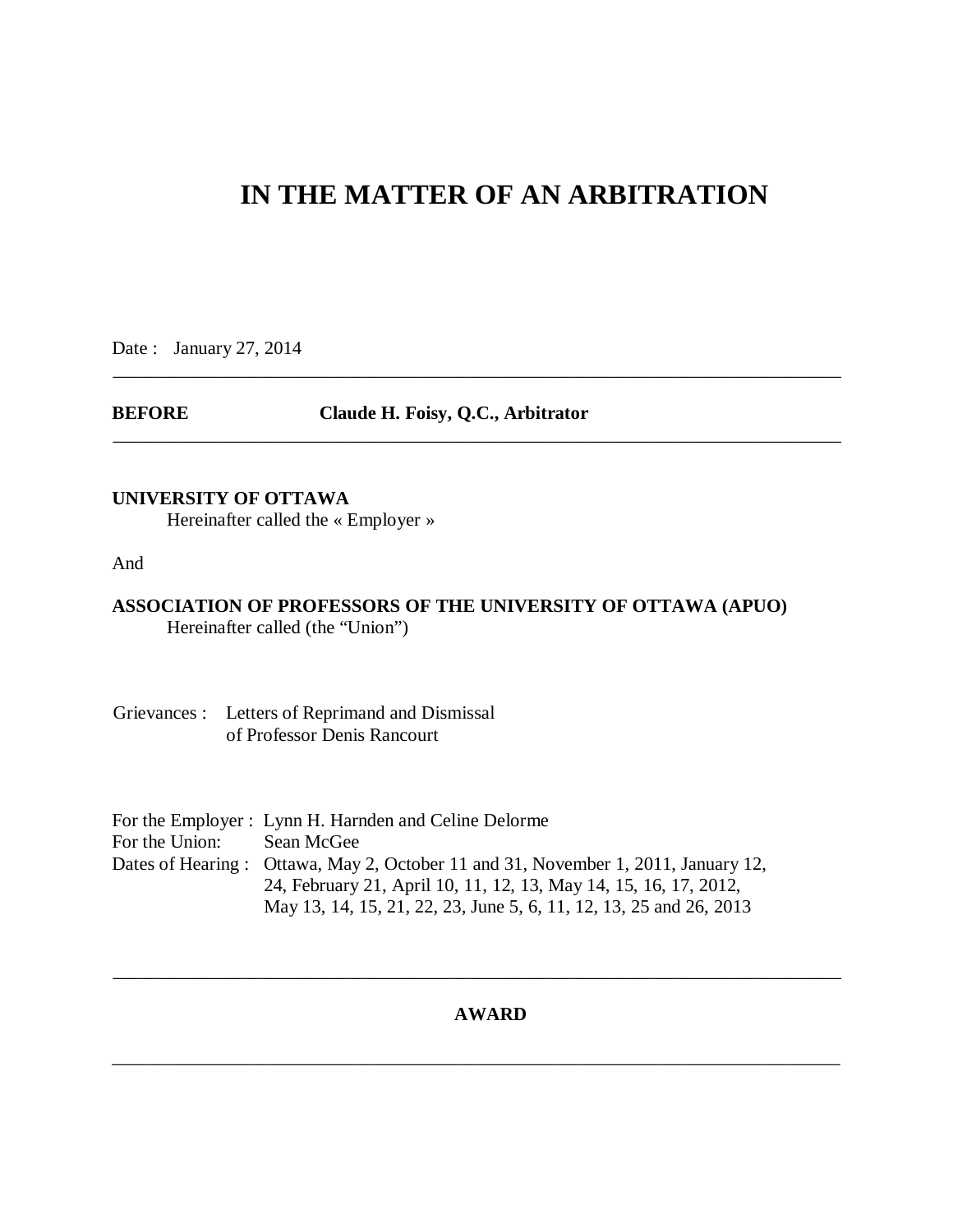[1] This Award deals with three grievances filed by Denis Rancourt, a tenured professor in the University's Physics Department in the Faculty of Science. The first concerns a reprimand letter dated November 20, 2007, which essentially blames Professor Rancourt for not having taught the content of the approved course SCI 1101 / : Science in Society/La Science dans la société.

[2] The second grievance contests a letter of reprimand dated November 22, 2007 for violating Article 21.1.2(c), which requires professors to provide an objective evaluation of students' performance, in relation to course PHY 1722 (Principe de Physique II) that Professor Rancourt gave in the winter of 2007.

[3] The third grievance concerns Professor Rancourt's dismissal on March 31, 2009 by the Executive of the Board of Governors following a recommendation by the Dean of the Faculty of Science outlining the reasons for the dismissal dated December 10, 2008. Essentially the grievor was dismissed for not having graded his students objectively in the course PHY 4385 / 5100 where all his students were awarded an A+.

[4] Professor Rancourt started his employment with the University as a professor in 1986 and had been tenured for some twelve years at the time of his dismissal. André Lalonde, a former physics professor, was the Dean of the Faculty of Science since the last days of August 2006.

[5] As Dean he presides over the academic faculty counsel composed of forty to fifty members and includes professors from all departments, students and the chairs of all departments and programs. As Chief Executive Administrative Officer of the Faculty he is responsible for the budget and presides over the Faculty Teacher Personnel Committee (FTPC), a committee of peers on which sits one professor from each of the five departments in the faculty. The Dean is the only person that can deal with matters of discipline. At the time, there were 140 professors in the Faculty.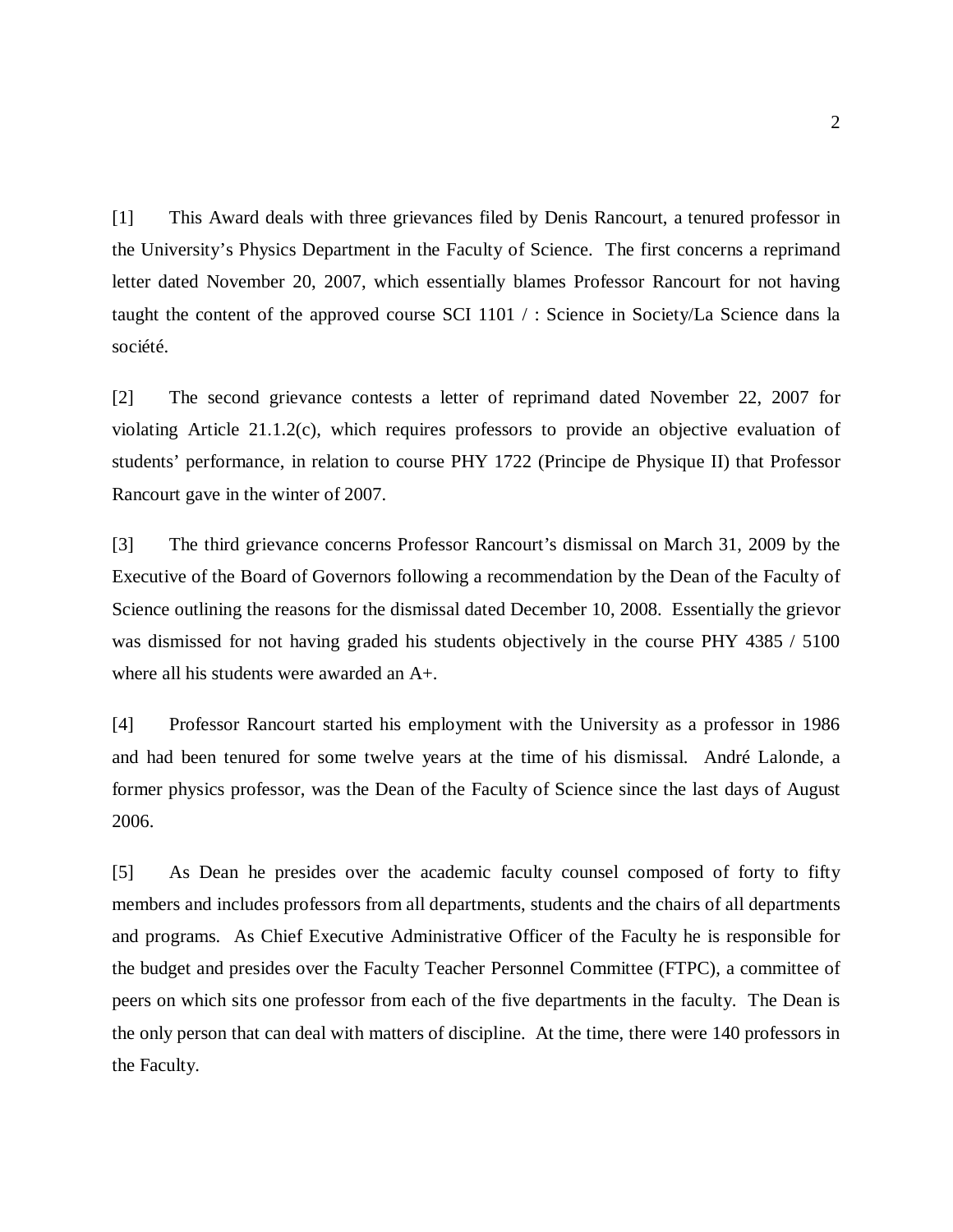[6] The Dean and Professor Rancourt knew each other well, having worked together in the 1990s as collaborators.

# **Reprimand in relation to course SCI 1101 / 1501 : Science in Society/La Science dans la société**

[7] Late in August Denis Rancourt was assigned a new course SCI 110l / 1501: Science in Society/La Science dans la société to be taught in the Fall of 2006, in which course the inscription read as follows:

*The course critically examines the role of science and scientists in society and the responsibility of citizens having to deal with the complex socio-economic, environmental, political, and ethical issues raised by advances in science and technology. The grading system is S/NS.* 

[8] On November 20, 2007 Professor Rancourt received a letter of discipline from Dean Lalonde for not having taught the above-quoted course description approved by the Senate, contrary to Article 21.1.2 b) of the Collective Agreement:

### *Every faculty member shall have the right and responsability*

*(b) to organize course content and classroom or laboratory activities and employ methodology and didactic material, including textbooks, for the courses assigned to her, in a manner appropriate to the course and consistent with relevant academic standards and course descriptions approved by Senate, it being understood that in the case of multi-section courses the chair and the departmental assembly may jointly choose common didactic materials, including textbooks, where it can be shown that this choice is justified by valid academic reasons and does not impose ideological conformity on the members concerned.* 

[9] More particularly, Professor Rancourt is being disciplined for having taught Activism, a course not related to the role of science and scientists in society.

[10] The course description was spear-headed by Professor Rancourt starting in the fall of 2005 and was approved in the last days of August 2006. It required sixteen committee meetings spreading over eleven months. It is useful to briefly review the background leading to the Senate adoption of the course description.

[11] In the Fall of 2005 Professor Rancourt taught a course PHY 1703 : "Physique et l'environnement", a French course that he had previously given in 1999 and 2001. The course description for PHY 1703 read as follows: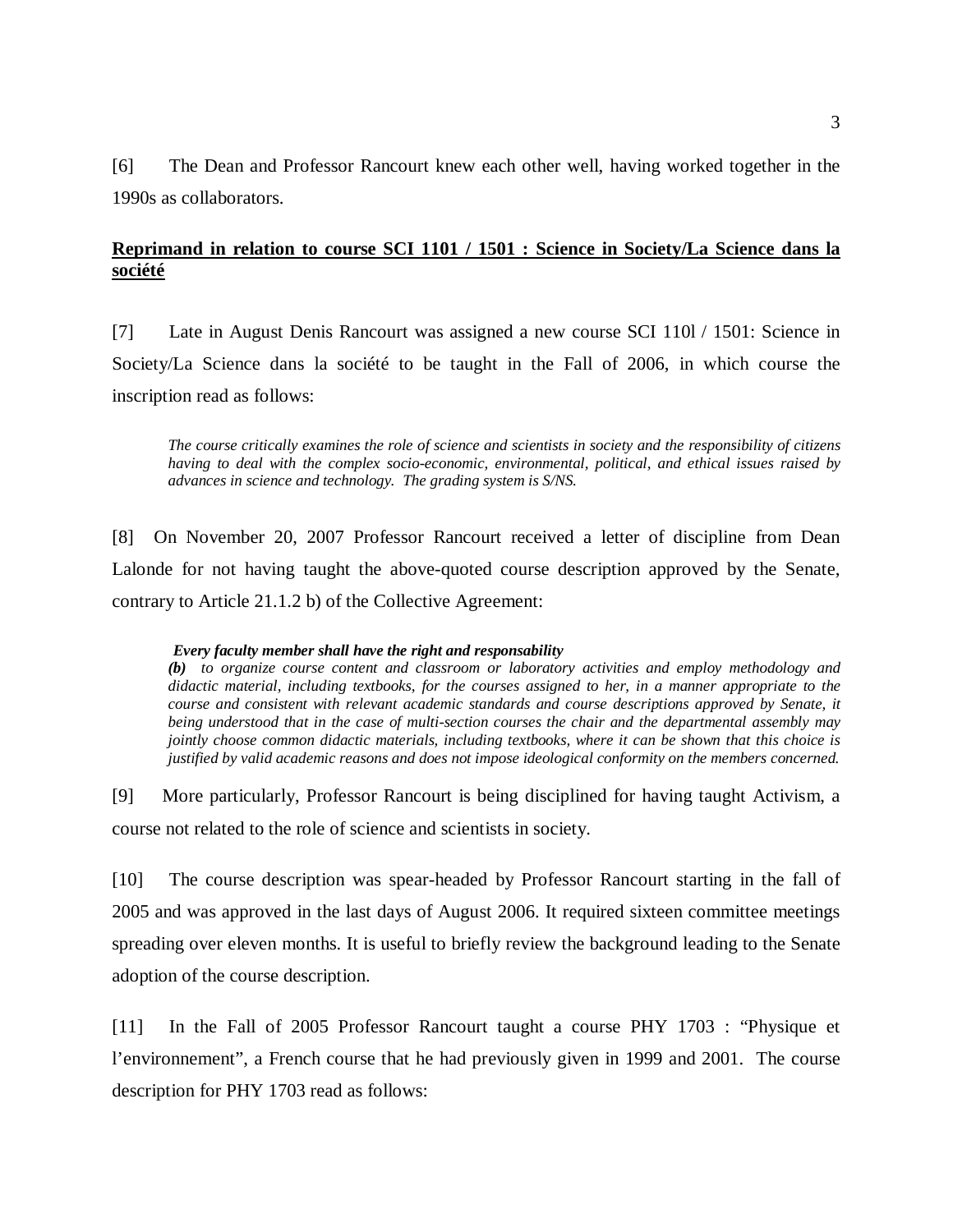#### *PHY 1703 PHYSIQUE ET ENVIRONNEMENT*

*(3 h.p.s.s. – 3 cr.) Cours conçu pour le programme d'études environnementales. Ce cours introduit les concepts physiques fondamentaux utiles pour l'étude de l'impact de l'activité humaine sur l'environnement : principes de conservation, notion d'énergie, sources d'énergie; limite physique sur le rendement des transformations énergétiques; transport des contaminants; pollution sonore; énergie nucléaire, effets de la radioactivité et du rayonnement. Ce cours ne peut être crédité aux étudiants inscrits aux facultés de Sciences et de Génie.* 

[12] Professor Rancourt used the technique of Academic squatting, which he defined as follows in his blog "Activist Teacher" dated April 13, 2007:

*I decided that the course would itself be a realization of activism. I decided to squat the Physics and the Environment course that had been assigned to me that fall. This may have been the first example of overt academic squatting, where one openly takes an existing course and does with it something different.* 

[13] On December 19, 2005 Professor Rancourt received a written reprimand from his then Dean, Professor Christian Detellier, on the ground that he had publicized course PHY 1703 as a bilingual course with a different title than the one approved by the Senate and with a content radically different than the one which it was reasonable to expect based on the official description of the course. That reprimand was grieved and brought to arbitration before Arbitrator Picher.<sup>1</sup> By agreement of the parties Arbitrator Picher did not decide the issue of the course content. The following comments made by Arbitrator Picher in his award are nonetheless relevant to explain Professor Rancourt's motivation in redeveloping course PHY 1703.

*The better way to promote the learning of science, he came to believe, is to draw students towards science by first presenting them with materials and speakers dealing with political, social and economic problems which will more naturally interest them, moving them to examine and absorb both the process and substance of science which has some relation to the issues that genuinely interest them. The central tenet of this pedagogical school of thought is that science learned in that way, by personal investment and problem-solving relevant to concerns which are meaningful to the student, is by far the better path to a true understanding of science.2*

*…* 

*Apart from introducing the satisfactory/not-satisfactory grading system, he made several significant changes to the way in which the course material would be presented and handled by the students. Firstly, he considered the dynamics of the class makeup and the learning structure to be important. He therefore implemented a group discussion system, premised on the view that students cannot learn science in a vacuum, and that any meaningful learning must be society based. He also sought to broaden the array of* 

 $\overline{a}$ 

<sup>1</sup> University of Ottawa and Assn. of Professors of the University of Ottawa (Rancourt) (Re), 2008 CLB 4719 (Picher) June 25, 2008.

 $2$  Page 6 of Decision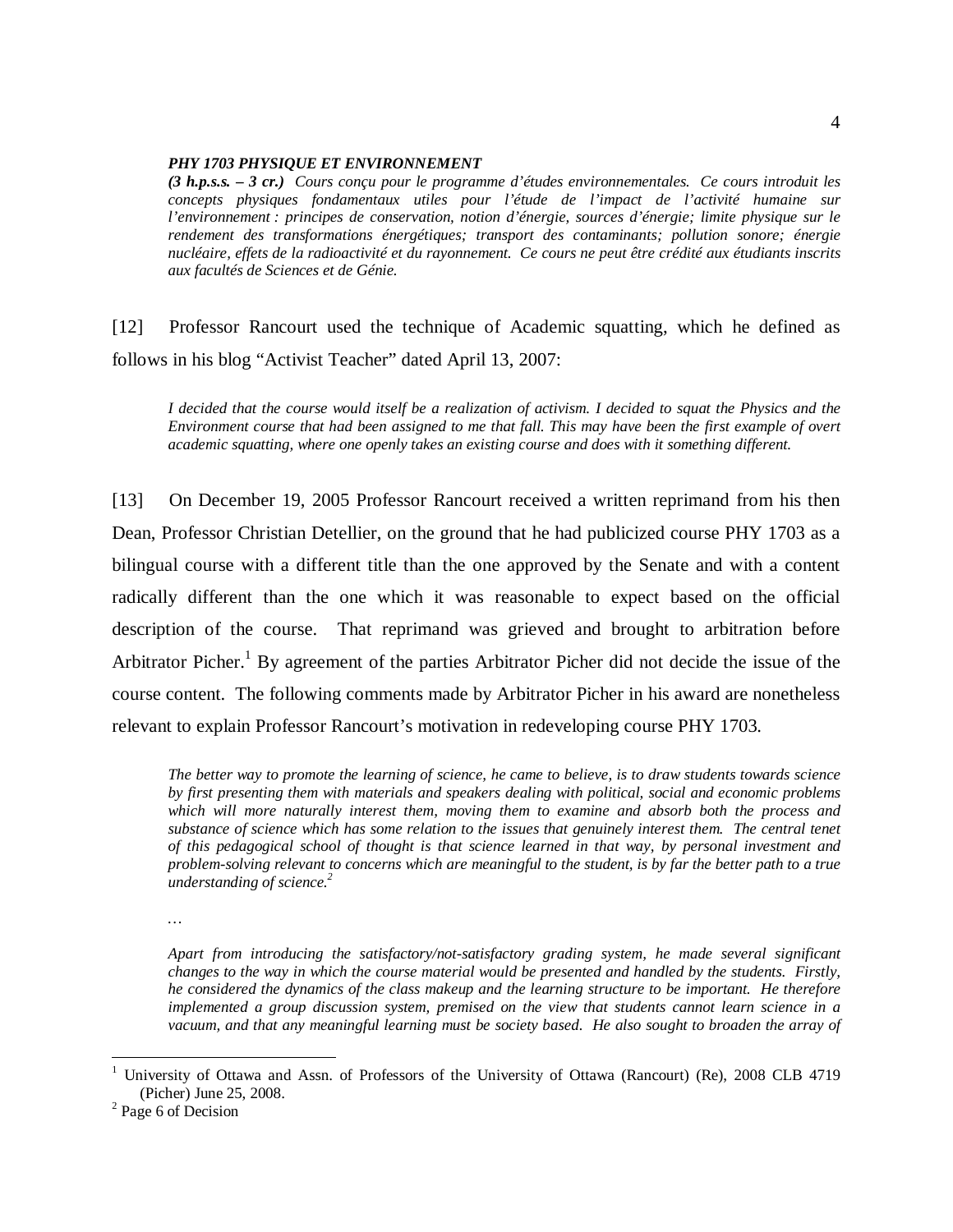*students in the course, attracting mature students and activists both from on campus and from the larger community. He wanted the presence of those people in his class as an influence on the environmental Studies students for whom the course was a requisite, as a way of promoting an understanding of the connection between the scientific material within the course and community issues.3*

*…* 

*Professor Rancourt's objective was to prompt the students to become involved in activist issues presented through guest speakers, selected readings and his own influence so as to direct themselves to identifying and pursuing learning about the science most relevant to those issues.4*

[14] It is in the context of that background that course SCI 1101 was developed and approved after eleven months and sixteen committee meetings. Dean Lalonde testified that professors, involved in the process, feared that Professor Rancourt, with the new course, would teach something different.

[15] In March 2006 Professor Rancourt, in a communication to the then Dean Detellier and the Faculty Counsel members, outlined his course proposal for SCI 1984 "Science, Activism, and Society", approved, as SCI 1101 at the end of August by the Senate without the word "Activism". In relation to the use of activism Professor Rancourt stated:

*"The course intends to use activism (involvement to improve things for all, civil struggle, etc.) as an example of one important interface between science and society (e.g., environmental activism) AND as a student motivational factor. (I would be happy to explain how that works.)"* 

[16] Dean Lalonde testified that his understanding of the discussions in relation to the development of course 1101 was that it was meant to discuss topics including safety of food supplies, genetically modified foods, the development of drugs by the pharmaceutical industry, etc. Dean Lalonde, however, conceded that the committee did not create a course description to go to that level of detail.

[17] On August 1, 2006 Professor Moon, writing on behalf of then Dean André Dabrowski, asked Professor Rancourt if he was the author of a document being circulated and distributed on the Internet in relation to the new course SCI 1101, which, at the time, was still under consideration for creation. Professor Moon was referring to Professor Rancourt's e-mail of July

 $\overline{a}$ 

<sup>&</sup>lt;sup>3</sup> Pages 6 and 7 of Decision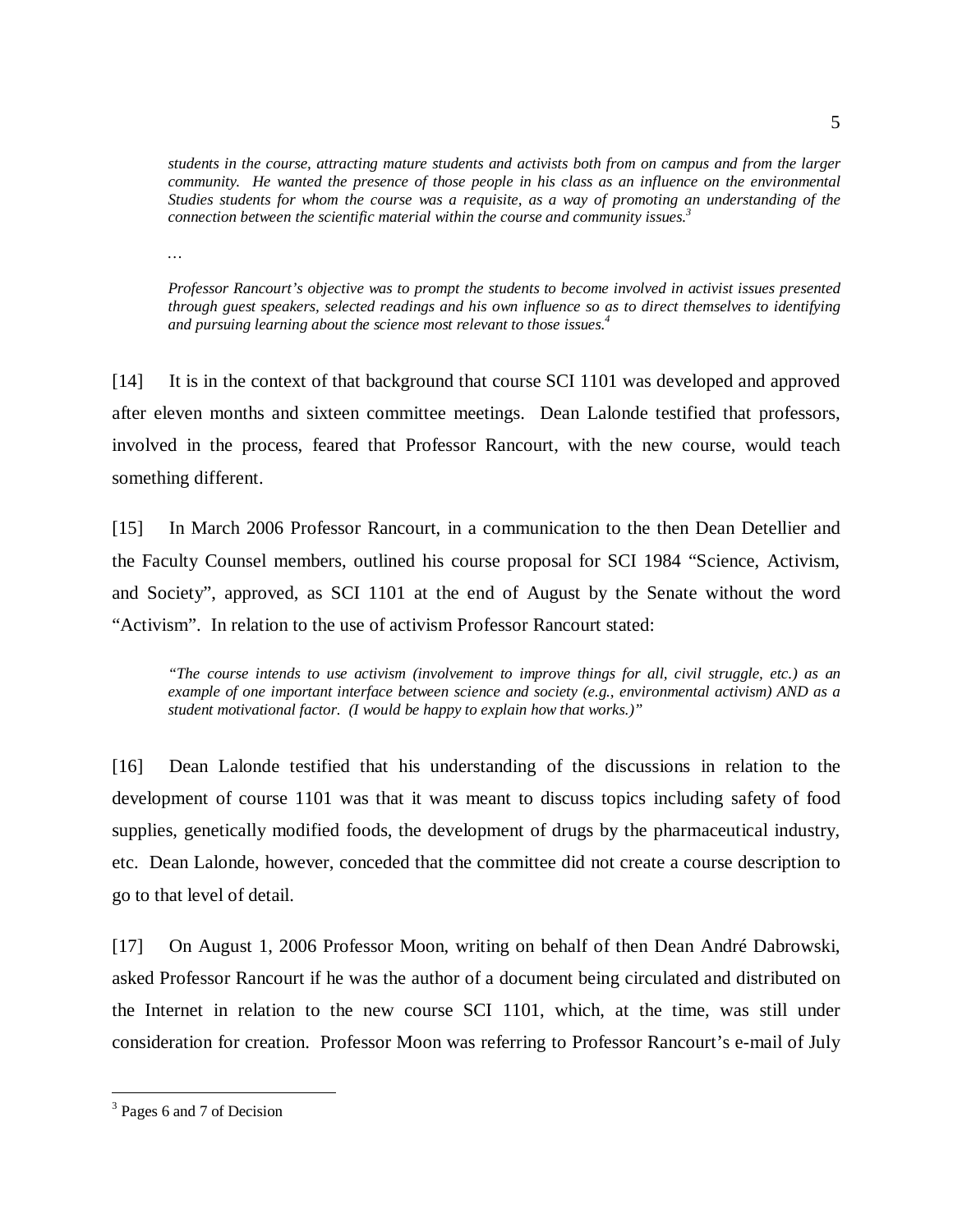3, 2006 addressed to "undisclosed recipients" and which subject was "announcing a new activism course. The following excerpts from Professor Rancourt's E-Mail are informative:"

*Possible themes of the course (to be decided by the students) include:* 

- *Radical (i.e., at the root) analysis of society and power structures*
- *Critical examinations of the university and science as institutions that serve power*
- *Activist perspectives, strategies, motivation, goals, etc.*
- *Civil society, resistance and defiance, activism in the workplace.*
- *Foreign policy, globalization, democracy, environment, social justice, minority rights, first nations rights, peace movement, anti-war movement, fair trade*
- *Personal and community benefits of activism, risk, change, involvement.*

*Some characteristics of the new activism course:* 

*….. …..* 

- *outstanding weekly speakers; activists and researchers; and invited panels*
- *free-forming and free-changing parallel workgroups, defined by consensus*
- *students can move between work groups and choose their degree of involvement*
- *nothing imposed; striving for an anarchic freedom ideal*
- *ad hoc group reports and presentations as needs arise*
- *collectively trying to figure out how the world works and how to make it better for everyone*
- *continuous challenging of ideas, approaches, and perceptions; by whatever respectful means (e.g., to say what one thinks and feels is a high form of respect)*

[18] Professor Rancourt testified that academic squatting was not used in relation to course SCI 1101 because that course had been developed and applied according to his need and that of his students and that it was clear that his pedagogical approach of using activism would be an essential part of his course. Even though the final title of course SCI 1101 did not include "activism", the course description itself was broad enough to include activism, more particularly in the context where his intent had been clearly discussed and explained at length before the different committees leading to the creation of SCI 1101, that course being assigned to him.

[19] At the first session the invited speaker was Malalai Ioyap, a member of the Government of Pakistan who was visiting Ottawa at the time. It was given in the 500-seat auditorium to a full audience. The following week Dean Lalonde met Professor Rancourt in the parking lot and commented to him that he must be proud of his course and congratulated him. Dean Lalonde testified that his comments were in relation to the large attendance, while Professor Rancourt's interpretation was not limited to the attendance but included the content.

 $\frac{1}{4}$ <sup>4</sup> Page 7 of Decision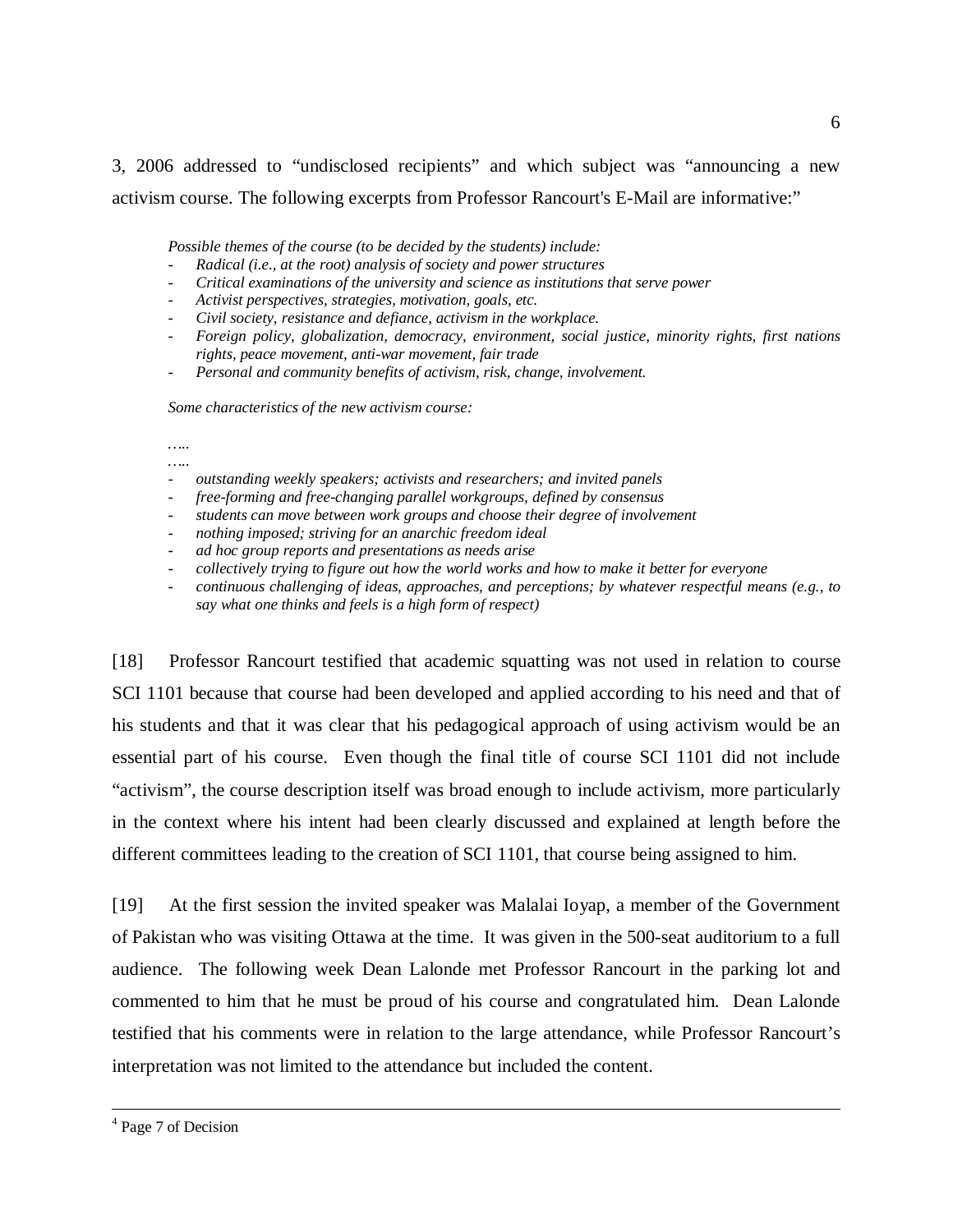[20] As testified by Dean Lalonde, his knowledge of what was taught in SCI 1101 is based on documents emanating from Professor Rancourt and explanations or lack therefrom. There is no direct evidence except from the testimony of Professor Rancourt as to how the course was actually taught and how the linking between science and activism was actually made.

[21] On December 1, 2006 Dean Lalonde wrote to Professor Rancourt in reference to the topics discussed by the speakers in his seminars and the summary reports written by students in the class, concluding that:

*"While I observe a clear emphasis on the theme of activism and social issues in these seminars and discussions, I also note a near total absence of any discussion on the role of science in our society and on the issues raised by developments in science and technology."* 

[22] Professor Rancourt, in a reply dated December 5, 2006, gave a long explanation from which the following excerpts are relevant:

*The 3-hour classes were roughly divided as: speaker or panel presentation, post-speaker discussion lead by me, and workgroups supervised by me.* 

*There were approximately 12 or more workgroups at any given time. the more popular themes had several groups. Many of the workgroups had titles directly implying science-society interactions, such as: environmental sustainability, climate change, agriculture and GMOs, bioethics, etc. these were the most popular groups. Students moved between groups with different themes during the term. Other groups had titles involving societal effects on the science enterprise and science culture or technological effects on society, such as: war and conflicts, democracy and justice, gender and discrimination, academic governance, apathy and motivation, language issues, power structures, human rights, lifestyle choices, creativity, etc. my interactions with the groups further brought out the science-society interaction aspects.* 

*…* 

 $\overline{a}$ 

*Regarding my choice of invited speakers, as you know I am a scientist, arguably the most inter-disciplinary scientist in the Faculty. The speakers were chosen as top communicators and top experts in their fields, in areas that scientists and university students in specific programs are rarely exposed to. This allowed me to represent the societal context in some of its complexity rather than representing society as filtered through the eyes of a middle class white male research scientist. I interacted with each speaker and explained the goals of the course. After each speaker presentation, there was an extensive discussion period in which students and community members (many of them science majors and scientists) asked questions and made comments. In the latter discussion period I moderated the flow and gave my perspective as a scientist. I ensured that the topic of the day was integrated into the overall goals of the course and that interpretive relations were made with the other topics and areas.5*

<sup>&</sup>lt;sup>5</sup> These excerpts are taken from Exhibit 25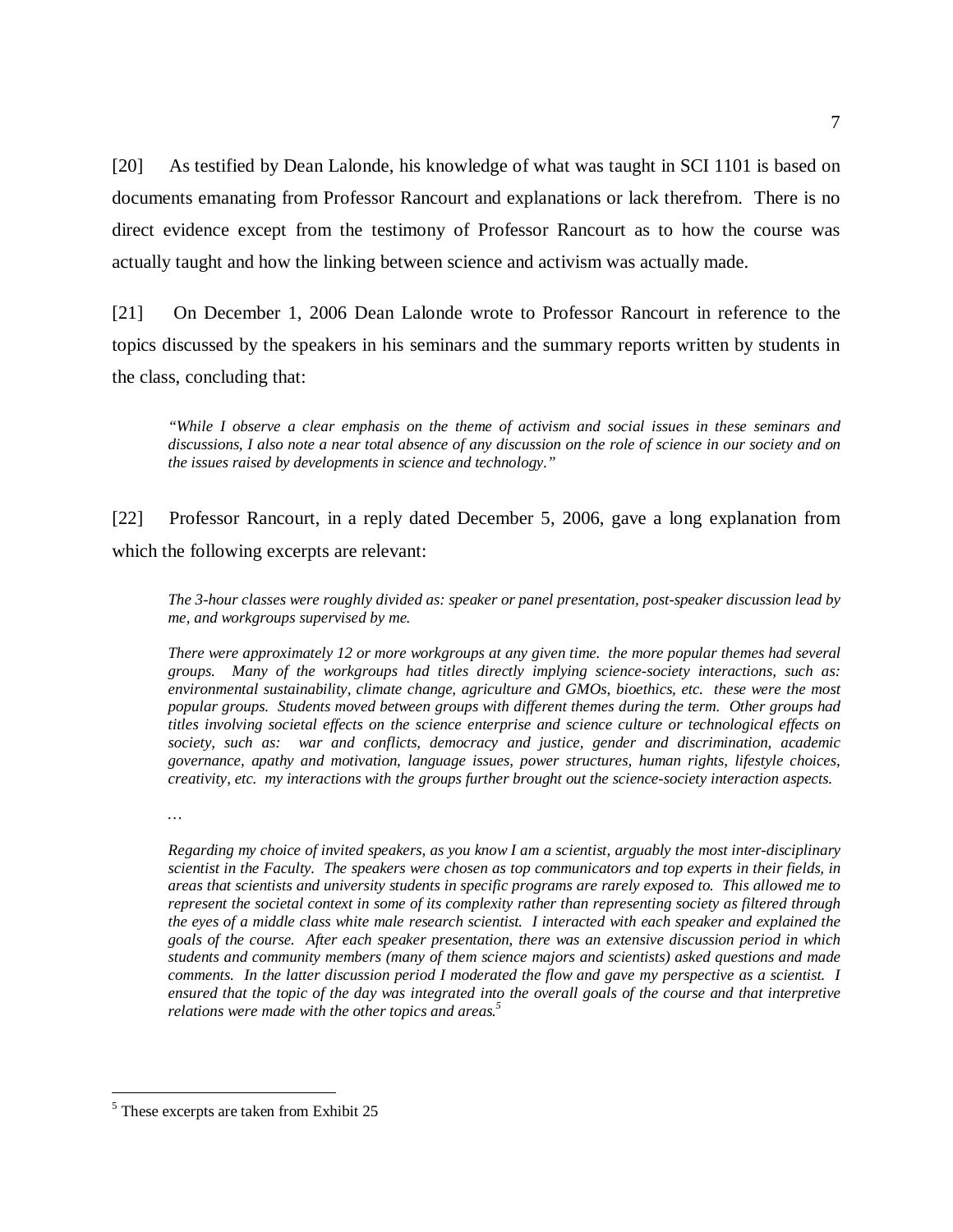[23] Professor Rancourt testified that the SCI 1101 course was known on campus as the activism course, which was the same common appellation his PHY 1703 course given in 2005 was known as. In that regard it is clear from Professor Rancourt's testimony that he largely publicized this course as an "activism" course and in that context it is not surprising that it was known on campus as the activism course. Professor Rancourt testified that he based great emphasis on the term "activism" in his communications in order to attract participants to his class from a large-life experience spectrum, but in no way did it deter him from linking the activism part and its relation to science, and thus respecting the course-approved description.

[24] Finally, Dean Lalonde testified that if Professor Rancourt did what he spelled out in his December 5, 2006 answer to his own inquiry, he would have respected the course description.

[25] There is no dispute between the parties that a Professor must organize his course content and employ a methodology and a didactic material in a manner appropriate to the course and consistent with relevant academic standards and course description approved by the Senate, as specified in Article 21.1.2.

[26] In the present case, although the notion of academic freedom was argued and case law was tendered, this case does not turn so much on the question of law, i.e. the scope of academic freedom, but the factual analysis of whether Professor Rancourt followed the course description when he mixed elements that went to science and to society, using "activism" as a vehicle.

[27] As mentioned earlier, Professor Rancourt was the object of discipline in relation to course PHY 1703 : "Physique et l'environnement". His grievance was adjudicated by Arbitrator Picher<sup>1</sup>. The following excerpts taken from the Association's argument and found in Arbitrator Picher's decision are relevant:

[...] a component of academic freedom is the latitude of a professor to communicate with his or her *students without undue interference from the University. In the advancement of their research and teaching professors may well resort to imaginative, innovative and even provocative statements and communications to their students. To the extent that such statements are not unlawful, or materially false and misleading, they should generally have the protection of academic freedom (59).* 

*In approaching this aspect of the case the Arbitrator considers it important to appreciate that Professor Rancourt was involved in legitimate pedagogical innovation, in pursuance of his conviction that students achieve a better grasp of science by coming to it through social, economic and political issues that are of*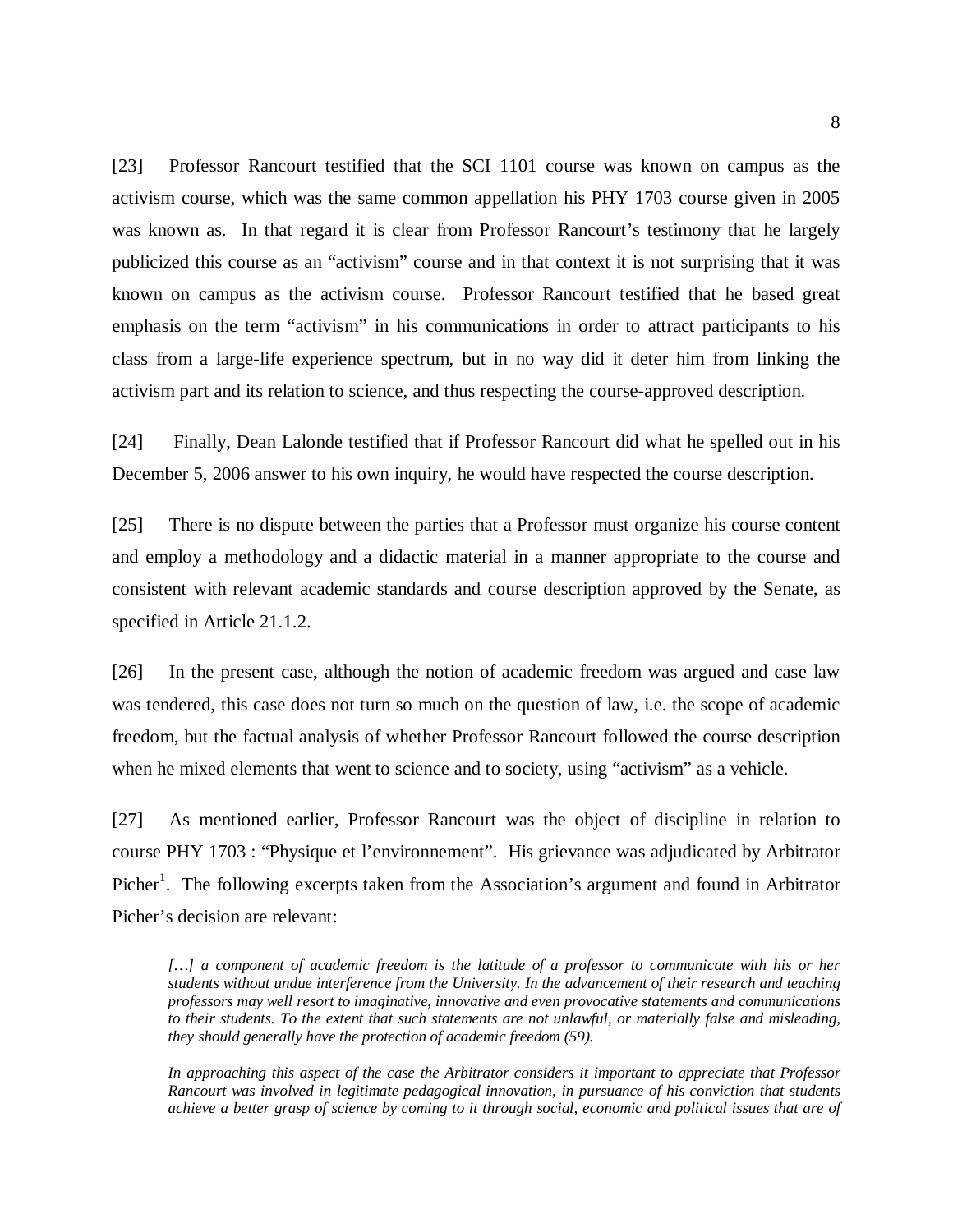*immediate concern to them. While the Dean or another academic may have preferred not to pursue that method, and to describe the course differently, it is difficult for this Arbitrator to conclude that it was inappropriate or beyond the bounds of academic freedom for Professor Rancourt to have framed the description of the course in the terms he chose. By his own account, those terms were intended to attract persons who might otherwise be science averse (68).* 

*[…]Many university courses are subject to the evolution of both their content and format over the years, without necessarily requiring an amendment of the original course name or description. While it is clear that academic freedom does not extend to allowing a professor to introduce changes which effectively contradict or radically depart from the fundamental concept of the course as originally established, there must be some latitude for flexibility both as to the teaching methods and specific content of a course (71).* 

*"they fell legitimately within the scope of his academic freedom in pursuing a different pedagogical approach to draw students into the learning of science" (73).* 

[28] In the present case the SCI course description is more general in scope and less restrictive than the one applying to PHY 1703 : Physique et l'environnement" that applied in the case before Arbitrator Picher.

[29] I am satisfied from the evidence that the communications by Professor Rancourt to prospective attendees to his course, describing it as an "activism" course, was used to better promote said course and attract a larger attendance. It is obvious that the administration was not very keen, to say the least, in Professor Rancourt's using "activism" as the vehicle for mixing societal issues to science.

[30] The only direct evidence as to what took place during the classes stems from Professor Rancourt's testimony. That testimony corresponds to the written explanations given in his communication to Dean Lalonde on December 5, 2006, which I have reproduced earlier. I am also mindful of Dean Lalonde's acknowledgement that if Professor Rancourt had linked the topics of his speakers with science, he would have respected the course description. Having considered the evidence, I come to the conclusion that the University has not, on a preponderance of evidence, established that Professor Rancourt violated the provisions of Article 21.1.2 b) in the Fall of 2006 in regards to course SCI 1101.

[31] The grievance is thus allowed and I order the University to strike any mention of a disciplinary letter dated November 20, 2007 from the grievor's record.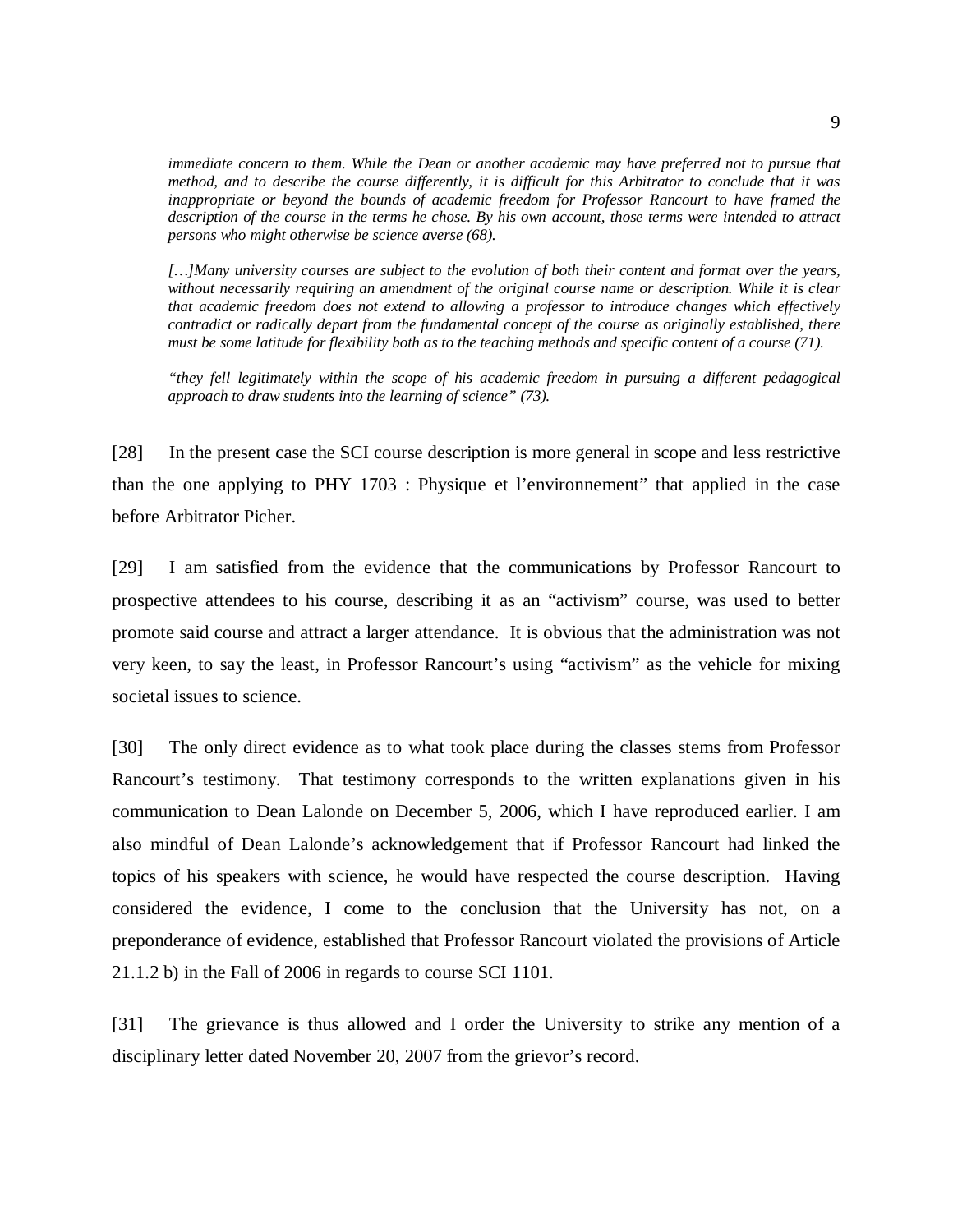[32] Professor Rancourt, in his grievance, sought other reparations, namely, an unqualified written apology, significant and fair monetary reparation and help in partially recovering lost time and lost research career advancement.

[33] There is no merit to these grounds of reparation as the grievor's own actions contributed to Dean Lalonde's issuance of a disciplinary reprimand. I have in mind the grievor's tone in his communications with the then administration, more particularly, his reply letter to Dr. Moon in the summer of 2006 and his communications with Dean Lalonde, and more particularly, the transcript from an informal meeting held on August 27, 2007 between Professor Rancourt, Dean Lalonde and their respective legal counsel. I am also mindful of the grievor's own written communication about his use of academic squatting, which at the time and in the context could have led Dean Lalonde to think that the technique was being applied to SCI 1101.

[34] In short, although I have come to the conclusion based on the evidence before me that the grievance should be allowed, I cannot conclude in any way that the letter of discipline signed by Dean Lalonde was arbitrary or motivated by bad faith.

# **Letter of Reprimand dated September 24, 2007 in relation to course PHY 1722 – and Dismissal of Professor Rancourt**

[35] Although the facts in these two disciplinary measures differ somewhat, the issue is the same: Professor Rancourt was disciplined on the basis that he did not evaluate or grade his students in an objective manner, contrary to art 21.1.2(c):

- *21.1.2 Every faculty member shall have the right and responsibility:*
- *(c) to evaluate course students' performance objectively in a manner appropriate to the course, consistent with relevant academic standards and marking scales approved by Senate, it being understood that any procedural rules adopted by a faculty council and approved by Senate must also be observed.*

[36] Although warned by his dean not to grade his students according to the "student-centered evaluation" method, he continued to do so and his actions, according to the University, constitute insubordination and a form of academic fraud.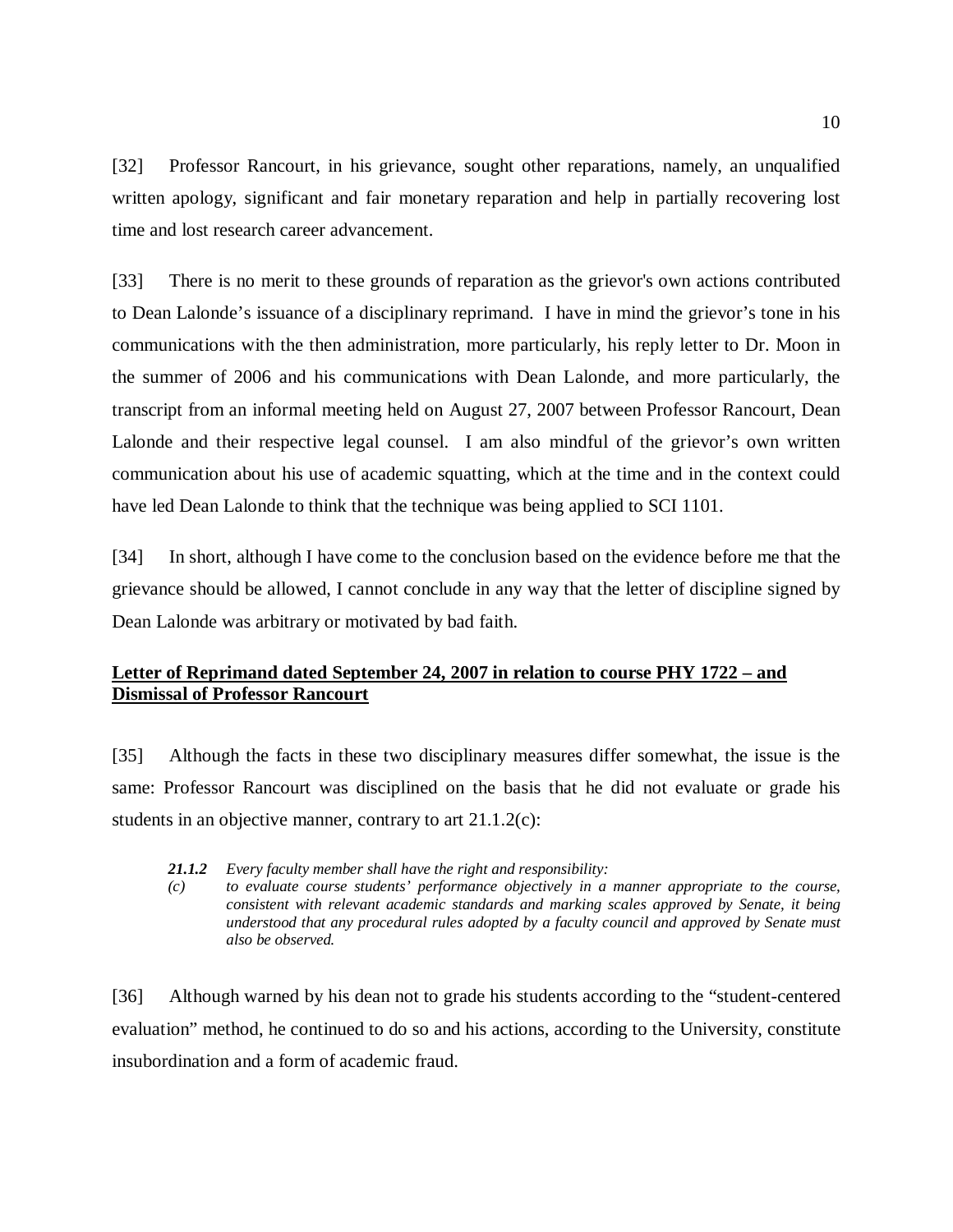[37] The grievor's position is that his manner of grading based on a student-centered evaluation is indissociable from his pedagogical approach to learning physics. The manner in which he teaches and evaluates his students is protected by the concept of academic freedom and the protection stemming from being a tenured university professor.

[38] Professor Rancourt testified that through his experience as a physics professor and his research, more particularly his readings and exchanges with researchers participating in the "Physics education research (PER) group, he came to believe that the conventional pedagogy applied in the teaching of physics was not conducive to students acquiring a better understanding of the principles of physics. His belief is that the learning of physics must be anchored in the self-motivation of the student. The Professor must seek through communication with the students what is their field of interest. Once fields of interest are identified, the professor then builds his teaching around these fields and the students, now motivated, will better learn. A major tenet of this pedagogical approach is to have the students learn free of stress brought upon them by the traditional method of grading and ranking. According to Professor Rancourt, one of the reasons why the traditional approach is not conducive to learning is that the students are focused on obtaining a high note, rather than interacting with the matter being taught. Their focus is directed to satisfy the professor's requirements. In that context, grading in the traditional manner constitutes a barrier to learning.

[39] The following excerpts from a July 16, 2008 correspondence summarizes the grievor's approach to grading:

*"I did not assign all A+s based only on student attendance or irrespective of academic performance.* 

*I explained to students on the first day of class what my pedagogical method and its underlying assumptions were. I explained how the method was student-centered and based on their individual efforts and individual progress. I explained how true learning could not be force-fed but instead needed to be anchored in genuine self-motivation. I explained what researchers have discovered about the origins of self-motivation. I described pedagogical literature that presents these findings.* 

*I explained that, therefore, it was necessary to remove the coercive and ranking aspects of grades, in order to create an optimized learning environment. I explained that, under these conditions, I fully expected that every student who commits to this method would experience exceptional results and that, therefore, I expected everyone to obtain A+.*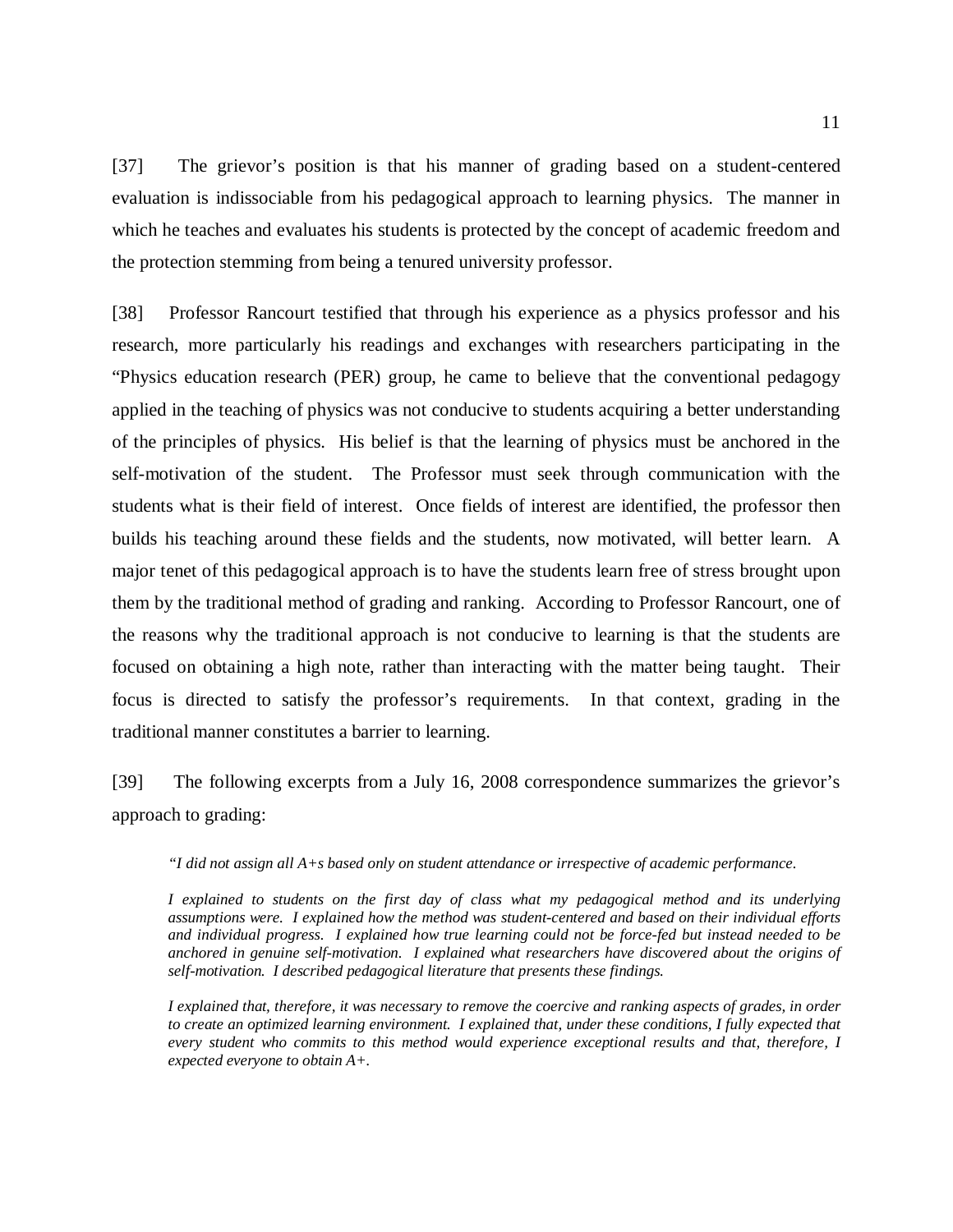*My task, was to ensure that all students perform at an exceptional level, from the benchmark of their own individual difficulties, barriers, varied backgrounds, and varied technical abilities. I achieved this by an open door policy, by numerous occasions for the students to provide feedback and progress reports, by indepth discussions, and by a dynamic class environment that presented rich and complex material.* 

*….* 

*I did intervene in some cases where I found a few students to be losing focus or losing interest in the learning experiment that they had all initially accepted. Except for one student (out of 24) who dropped the course, my interventions were successful.* 

*This was the first time that I used critical pedagogy in the 4<sup>th</sup>-year solid state physics course and I hope to continue developing this approach in this and other courses."* 

[40] In relation to the place of the final exam and assignments, Professor Rancourt, in the same document, wrote:

*"As can be surmised from above, my evaluation was in practice based first on a binary and necessarily qualitative evaluation of whether or not the individual student was achieving in an "exceptional" manner. As long as I judged the student response to the challenge of the course to be exceptional in terms of effort, personal growth, skill discovery, and progress, I did not need to intervene beyond continuing to provide the course, resources, and contact.* 

*…..* 

*The assignments were open-ended and contained a large range of degrees of difficulty and depth of concepts. There were no set deadlines beyond the class material continuing to advance. Students could select among the many and varied suggested problems and could work at their pace and in association with anyone they choose. The non-grading completely eliminates all "cheating" or tendency to produce reports for the sake of producing reports. The student asks herself what is worth doing and has it been understood, etc., rather than how can this be handed-in on time.* 

*…..* 

*I see my job, therefore, as creating the conditions where these ideals can be realized and where education is optimized, without compromises related to external demands for ranking students in a particular way.* 

*The final examination that you are so keen to analyse was not a key element in the grading. If the method did not work during the term then this could not be compensated for with a final exam demonstration of regurgitation. On the contrary, the final exam was another opportunity for the students to share their discoveries in any format they wished, with the possibility of obtaining my detailed feedback. The final examination was in addition, for most, a personal journal and communication about the student's individual development, response to the challenges, criticisms of themselves and of the course and of me, etc.* 

*It was oral, in pieces, written, in any form that the students desired, and needed to be received by April 30th. It was also as interactive (with me) as the students wanted. In several cases, I contacted the students about their examination reports to follow up or clarify or ask for more explanations.* 

*The final examination was a confirmation of the term's results, and a final occasion in the term to interact with the students. It was also optional, if a student wanted to discuss alternative ways of communicating*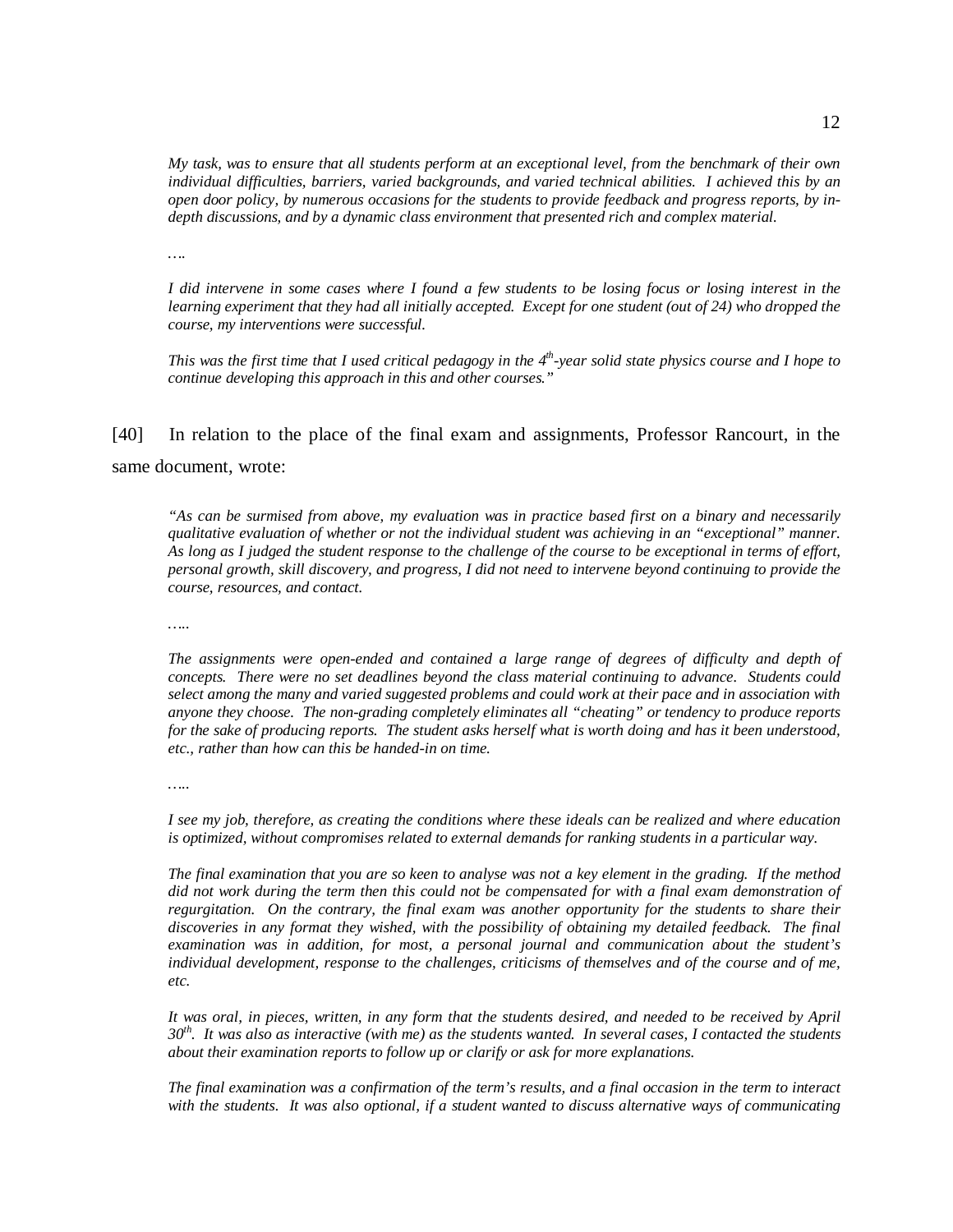*their progress with me and of providing the needed avenue of interaction, although all the students did complete a final examination, on one form or another, during the examination period.* 

*The "percentage" value of the examination was variable from student to student, simply because I needed to interact more with some students than with others, in order to ensure or gauge their exceptional responses to the course' many challenges."* 

[41] The evaluation method by Professor Rancourt, where traditional grading and ranking is eliminated, was opposed by the administration at every step of the way. Dean Lalonde testified that the non-grading evaluation by the grievor would undermine the University's reputation, as it would be recognized as a Mickey Mouse university. Competitive grading, which is the benchmark to awarding grants to students and opens up higher education, is a very serious matter for the University. Furthermore, the manner in which the students in the grievor's class are graded is highly prejudicial to the other students who are ranked in the traditional manner by the 139 other teachers in the Faculty of Science. The following excerpts from Dean Lalonde's communication dated April 21, 2008 addressed to the grievor summarizes the University's position:

*"I am deeply concerned about your response to a clear and unequivocal direction that you must not grant every student in these courses or any future courses you may teach, a grade of A+ regardless of their academic performance. I wish to reiterate that such an attribution is contrary to Faculty standards regarding grading scales and the attribution of marks to courses, and those approved by Senate and applied to other undergraduate and graduate courses in the Department of Physics. The utterance of such a promise if indeed made, regardless of whether it is ultimately implemented, is in the University's view, highly prejudicial and undermines the well-established academic integrity of our university."* 

[42] The evidence is also very clear that Professor Rancourt was well aware of the administration's opposition to his evaluation method.

[43] Against this background, I will now refer to the specific facts concerning the Letter of Reprimand and Dismissal grievances.

[44] Professor Rancourt taught a course PHY 1722 "Principe de Physique II" in the winter of 2007. This was a first-year course given in French where 50 students were registered and 47 were given a grade at the end of the semester.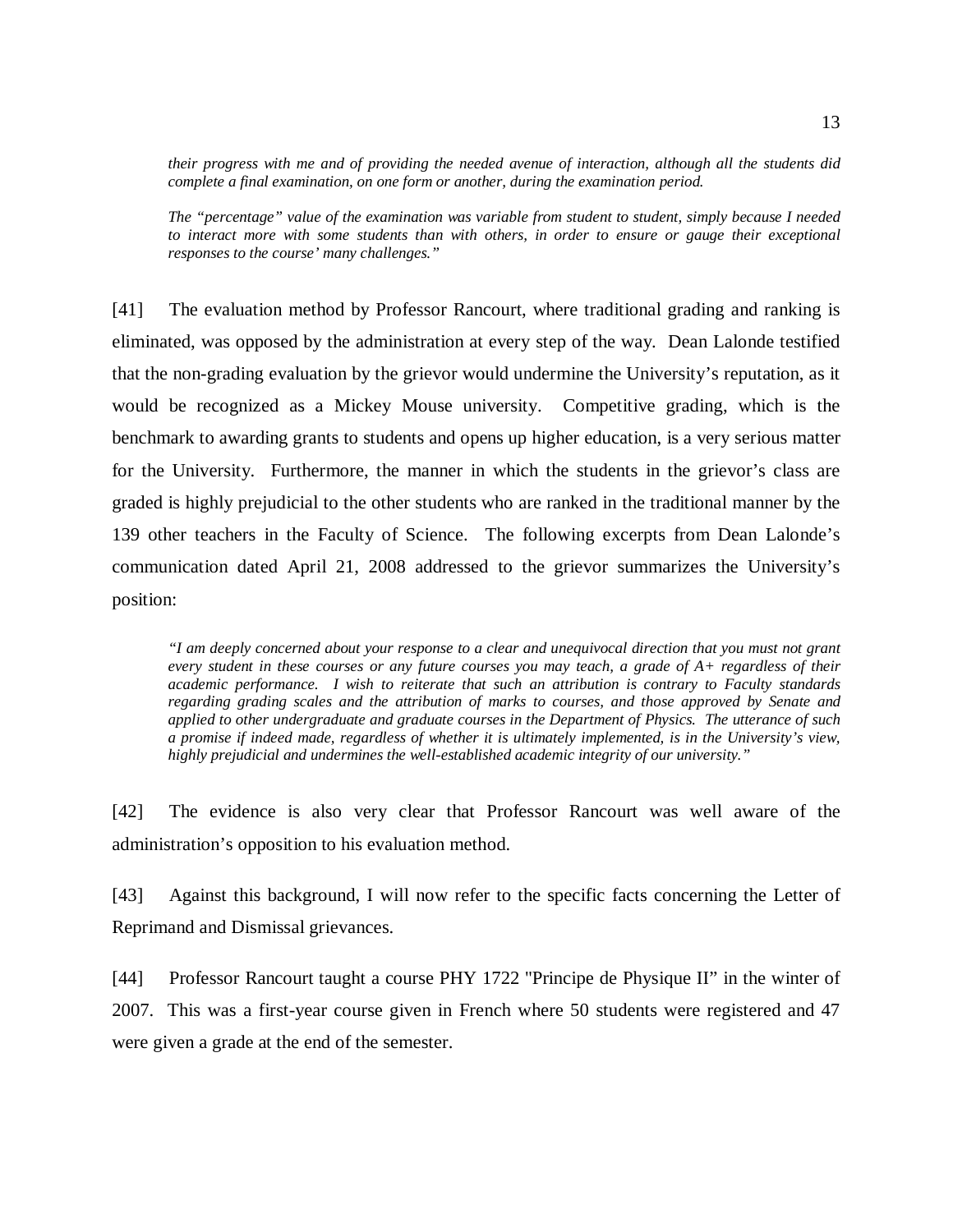[45] According to Professor Rancourt's own account, on the first day of class he asked the students to each identify a target grade that they would like to reach and told them they had to enter into a contract as to what they had to accomplish in order to obtain that grade. Students during the semester had to write mid-term and final exams and do homework assignments which were taken into account by Professor Rancourt in determining a grade. That grade was given by Professor Rancourt according to the evaluation method described above, which took into account the involvement of the student and his respecting the terms of his contract.

[46] The average note for the class was 9. The grades were approved by the Chairman. In that regard, Dean Lalonde testified that there are approximately 4,000 students in the Faculty of Science who, on average, follow five courses that result in some 20,000 gradings. Dean Lalonde testified that the grading submitted by professors are routinely assessed by administrative staff and ultimately approved by the Chairman and, in that context, one cannot say that the approval by the Chairman legitimizes the objectivity of the evaluation.

[47] In early September 2007 Dean Lalonde became aware of the high marks given by the grievor to his students. Dean Lalonde had already warned the grievor that he considered the manner in which he graded his students to be contrary to the Collective Agreement. On November 27, 2006, in relation to course SCI 1101, Dean Lalonde wrote Professor Rancourt the following:

*"I have taken notice of the evaluation mechanism that you are using for the course SCI 1101 that you have posted on the web site that you have been maintaining for this course (www.alternativevoices.ca). the web site in question clearly states that what is required of students in this course: "Nothing is required except your presence and your feedback about your own personal choices and progress". In view of this, I must advise you that all professors are obliged by the Collective Agreement to evaluate students' performance objectively in a manner appropriate to the course, consistent with relevant academic standards approved by Senate (article 21.1.2 (c))."* 

In fact, Dean Lalonde was putting Professor Rancourt on notice that student-centered evaluation was not, in his opinion, an objective evaluation.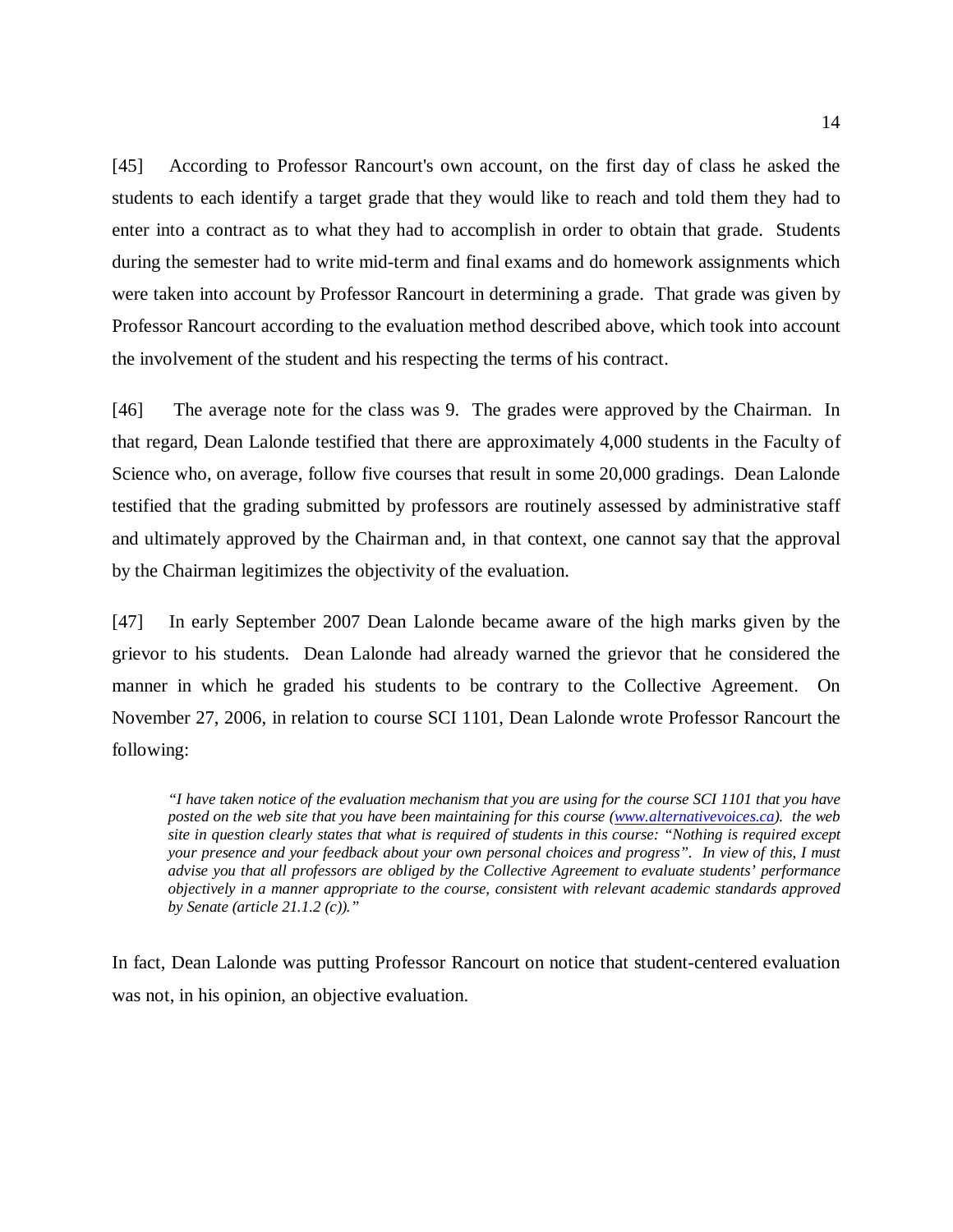[48] On September 24, 2007, Dean Lalonde wrote Professor Rancourt, calling him to an informal meeting on October 1, 2007, to discuss the evaluation of his students in the course PHY 1722. The following excerpt is relevant:

*"In the context of article 39.4.2.1 of the collective agreement, I have reason to believe that you have committed an act that constitutes cause for discipline. In light of the provisions of 21.1.1(c) of the Collective Agreement, I note the results of your evaluation of 47 students in the course PHY1722 (Principes de physique II) in the winter 2007 semester. The average mark for this course, which you have given every year since 2003, except for 2004 when you were on sabbatical leave, has varied between 4.8 to 5.2. last winter, for some yet unexplained reason, this average mark jumped to 9 (see attached graph). I am concerned that you have failed to evaluate students' performance objectively in a manner appropriate for the course and consistent with relevant academic standards and marking scales approved by Senate."* 

[49] Professor Rancourt declined to attend the meeting and so advised Dean Lalonde on September 28, 2007 in the following manner:

*"Although your graph shows different grades for the new course PHY 1722, given for the first time in winter 2007, than for PHY 1702 given in previous years, I fail to see how this would lead you to conclude that I have "committed an act that constitutes cause for discipline" (your words). You have not provided or cited any evidence that I have been remiss in my duties and responsibilities.* 

*I note that the grades given in PHY 1722 winter-2007 were approved and initialed by my chairman and approved by the Faculty and that you have not signaled any problem with these grades until now.* 

*I therefore decline your offer to clear up any misinterpretations you may have regarding your graph because I don't believe 39.4.2.1 is the proper vehicle for this.* 

*I believe you are misusing 39.4, again. There is no need to use harsh and confrontational methods here. I would be happy to simply discuss my grading and pedagogical methods with you informally in a collegial atmosphere at some future and mutually convenient time."* 

[50] Professor Rancourt explained that he declined to attend the meeting because everything that would be said in such a meeting could be used against him and he was convinced that Dean Lalonde had made up his mind about disciplining him. Professor Rancourt noted that the Dean's letter was written in English and that fact indicated to him that it was not written by Dean Lalonde but by the University's lawyer and that Dean Lalonde was a puppet being used by the administration against him. He was of the opinion that the Dean must be independent from the administration and it was clear here that he was acting on the order of the administration to trap him.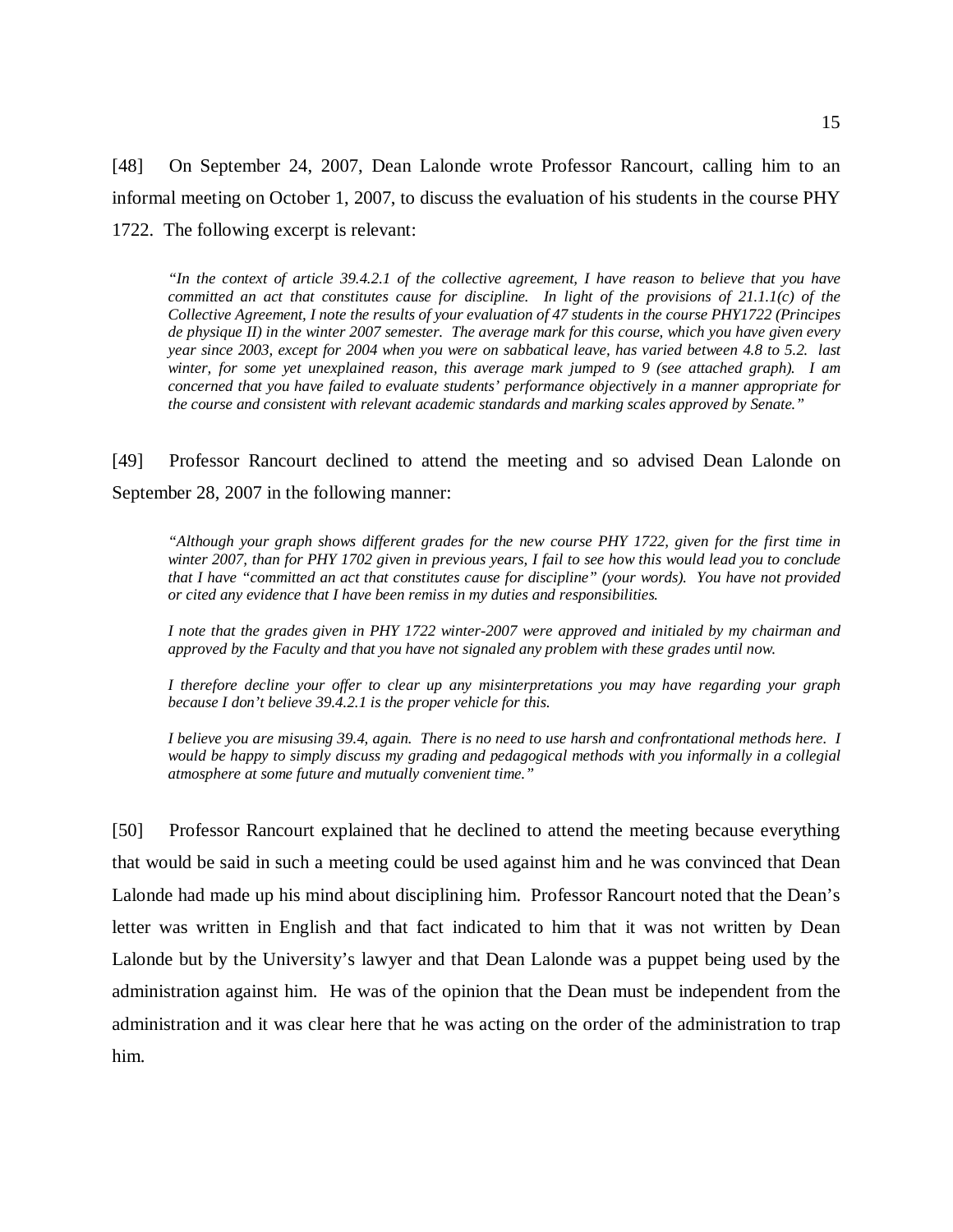[51] On November 22, 2007, Dean Lalonde disciplined the grievor with a letter of reprimand. In that letter Dean Lalonde essentially referred to the grievor's grading in the manner set out in his convocation letter of September 24 quoted above and added the following paragraphs:

*"I remind you that article 21.1.2(c) of the Collective Agreement requires professors to provide an objective evaluation of student's performance. Your failure to attend an informal meeting to discuss this matter leaves me with serious concerns on the evaluation that you conducted of the students in this course. Because of this, I have no choice but to provide you with this letter of reprimand that will be in your file, as per article 39.4.2.2 of the Collective Agreement. Furthermore, in the future, I request that you evaluate students registered in courses assigned to you as part of your official workload, in an objective manner according to article 21.1.2(c) of the Collective Agreement.* 

*Any further incidents of this nature may lead to further discipline up to and including dismissal."* 

[52] At the same time that course PHY 1722 was given in French by Professor Rancourt, the same course was given in English in PHY 1302/1322 by Professor Czajkowski. The grading by Professor Czajkowski for the years 2003 to 2007 varied between 4.4 to 6.

[53] Dean Lalonde testified that the marks given to students are used for allocation of scholarships and course PHY 1722 is a pre-requisite for the subsequent year. Students must maintain good marks to maintain their scholarship. Dean Lalonde said that students that apply for graduate studies, like most universities in the world, would have to provide an official transcript of under-graduate studies. For some schools the grading is an automatic cut-off and they will not look at your application if you don't meet minimum standards. He said that a student with a scholarship is an asset for a professor and constitutes a green card for the student. Having this in mind and taking into consideration the difference of grading between the grievor's students and those following the same course in English, he considered the high notes given by Professor Rancourt a form of academic fraud.

[54] Dean Lalonde disputed the objectivity of the grievor's evaluation. He could not believe that in 2007 the course given by Professor Rancourt was composed of  $1<sup>st</sup>$  year students twice as bright as those in all of his previous classes. Dean Lalonde disputed Professor Rancourt's claim that he had developed a pedagogical method that allowed him to succeed to this point, that is, his students doing exceptionally well in their first year of Physics.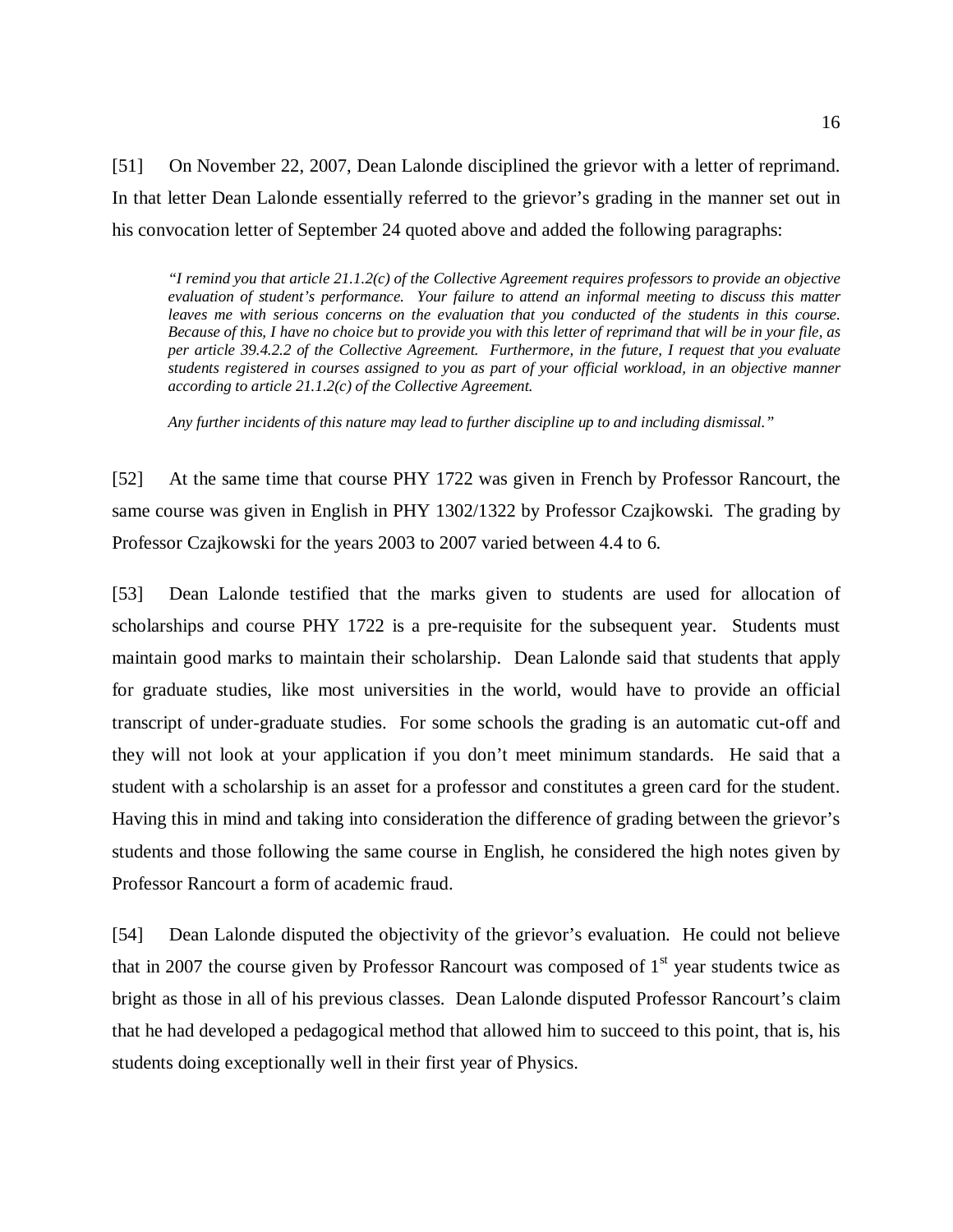[55] Professor Rancourt testified that he knew that the University did not want to discuss his method and was opposed to it. It was, in Professor Rancourt's own words, like driving into a brick wall. He testified that he knew at all relevant times concerning course PHY 1722 of the closed attitude of the University as regards his teaching method.

[56] Professor Rancourt minimized the importance of grading required for admission to graduate and post-graduate studies. He said that some schools prefer to administer their own tests to evaluate the students.

[57] Except for the testimony of Professor Rancourt, there is no evidence as to what actually occurred in the classroom and whether the method described by Professor Rancourt was actually applied. This aspect has some relevance because, contemporaneously, Professor Rancourt was championing his method of teaching physics, in various communications means, including blogs, conferences, interviews with newspapers and radio stations reporters.

[58] On October 18, 2007, Professor Rancourt was a keynote speaker at Queen's University, where the title of his address was "*On the responsibility of university professors to create anarchism; liberation through anti-hierarchy activism*". A report on Professor Rancourt's address prepared by a University of Ottawa student and editor to the students newspaper (attending the talk with the purpose of monitoring the communication by Professor Rancourt), was entered into evidence. Although the grievor was very reluctant to acknowledge the content of the report, he finally, through cross-examination and following extensive explanation on the context in which he was speaking, agreed to some portion of its content. As reported by the student, Professor Rancourt, in relation to his course given in September 2005, said "*I proposed to the students that it would be impossible to fail, and that there would be no grades and no institutional evaluation.*"

[59] After his address, Professor Rancourt was interviewed by a radio station reporter. Here is the question and the answer by Professor Rancourt on grading:

*"You mentioned how you weren't grading. Are you still not grading given the fact that there has been some type of regulation passed at the university to require grades?*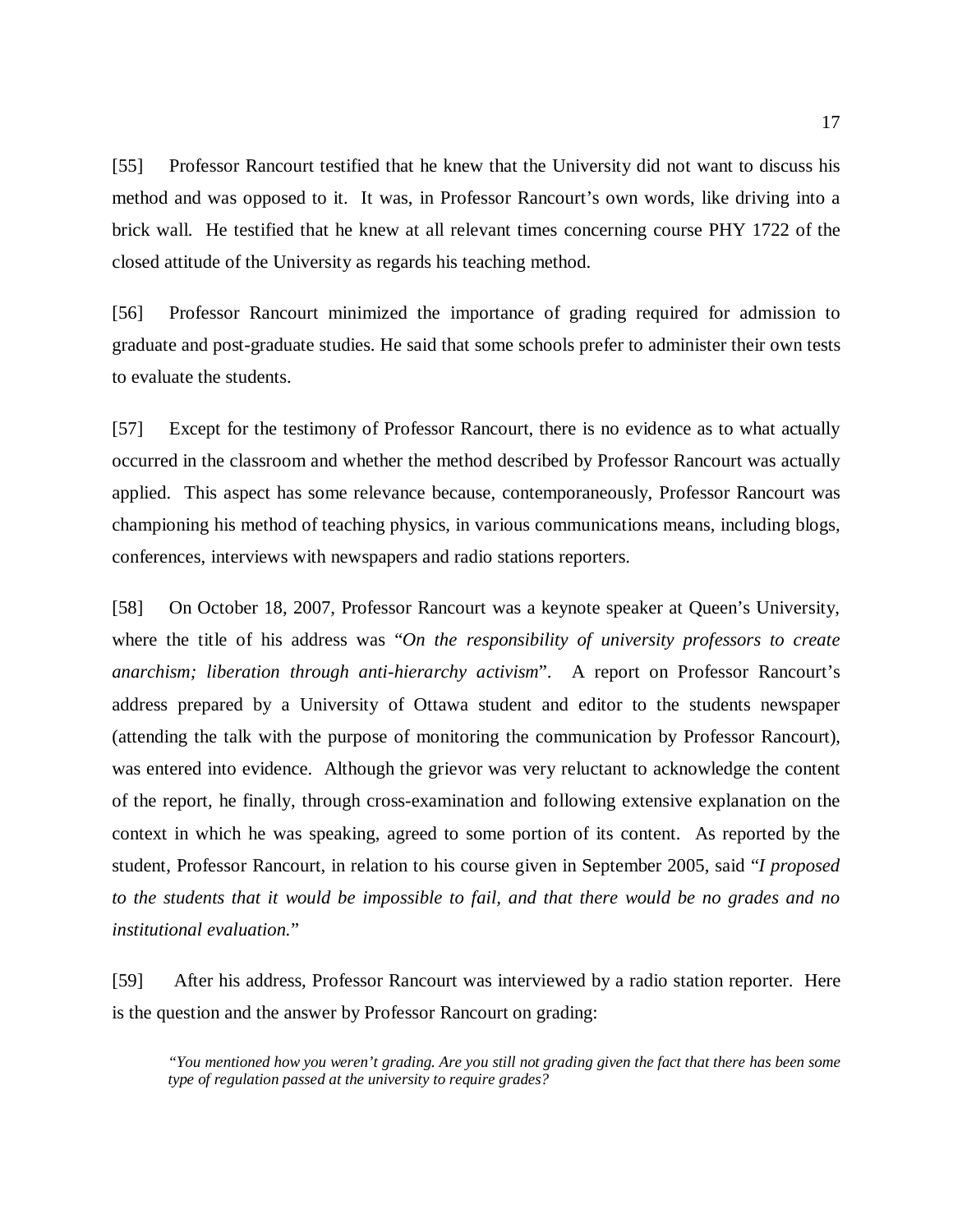*Yeah, I still don't grade. I refuse to grade. So what I've done recently is I've simply given everyone the top grade, automatically without any possibility of getting a lower grade than that. That's the first rule of the classroom, the first thing that's announced on the first day is we will not talk about grades beyond this point. I'll explain what it's going to be about and you're all going to get an A+ at the end of it. I explain why and how it is and how I want them to have the freedom to criticize the course, to say what they think, to follow their interests, to research what they feel they need to, and so on. And so yeah, I still do that. And I will defend that to the end. They're going to have to take me to court to take that away."* 

[60] Professor Rancourt reluctantly admitted that it was possible that he said that, but that it was bravado, a result of frustration in his efforts to put forward his new ideas against those who were opposing it. It is in that context that his comments came out that way. He also acknowledged as possible, the following answer given to the reporter:

*"For example, I removed my power by saying "I will not grade you. You have passed the course. You can walk out of here and you still get an A+. you have total freedom to interact with me, to tell me to be quiet, to ask me to leave the room while you discuss things. You have that freedom, I'm giving it to you. And I won't take back that power."* 

[61] Professor Rancourt testified that what he said was exaggerated and meant to provoke, although he recognized that it was true that the students knew that they would be evaluated in relation to their capacity to learn and their individual work efforts.

[62] On February 6, 2009 Professor Rancourt gave an interview to commentator Benoit Dutrizac on a Montreal radio station. Here are some excerpts from the English translation of the interview, which was conducted in French:

*"DR: Ah, I said that, they are there to learn. That it's not in our interest to rank students for employers, or to try using motivation methods that are extrinsic, so I said we're going to eliminate that, and we're going to try to get interested in the subject. We're going to do it democratically, to eliminate any oppression and everything that comes with marks, that entire power relationship that exists between professor and student, and we're going to eliminate the entire concept of marks.* 

*…..* 

*DR: How do I view teaching? Well, first, I basically believe that it's impossible to teach. In other words, you can't make something be learned. The only way to truly learn is through oneself, through one's being and so I have created an environment in the classroom where the student will be equipped to follow his/her natural instinct to learn. I myself do not believe in pedagogy. OK? I think it's necessary to get away from pedagogy. You must get away from that idea, and then just try to create an environment where the student is able, because ultimately what I believe is that the only way to enable an independent mind to be born is to give it freedom. You can't tap him/her on the head and insist that he/she regurgitate a particular matter*  in two days, etc. that whole control technique that removes a lot of the responsibilities for interaction that *the professor would normally have with his class; it removes all that and it puts all the responsibility, if you*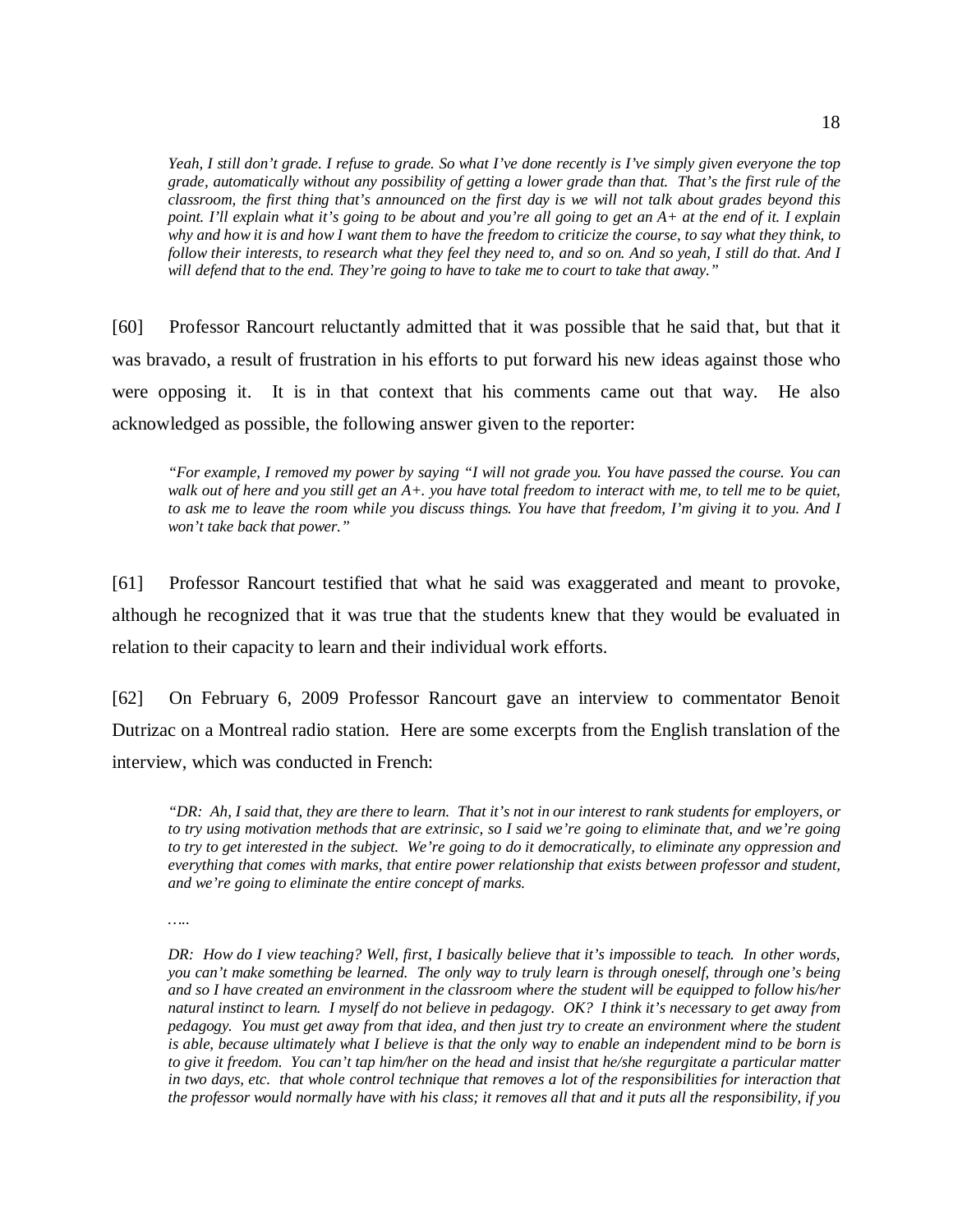*will, or stress on the student, rather than creating a type of give-and-take relationship between student and professor. I wanted to eliminate that because all the educational researchers say it: that power relationship doesn't work. Marks is not a good system. A distinction needs to be made between certifying someone and education.…..* 

*BD: I know, but what to you do to evaluate them?* 

*DR: For many years I've had experience with those techniques; in my view, it's a technique that works much better than the traditional technique. Moreover, all the studies show that the traditional technique for teaching science, or university level, does not work at all. All the studies show it. It's unambiguous. If we take new graduates and question them about whether they learned anything, whether they understood the concepts, the answer is absolutely not and the degree to which they understood, if they understood anything, is completely independent of the marks they received, the professors they had, if we use traditional methods, and all the studies show that."* 

[63] Professor Rancourt testified that he did not refute the commentator's comments in relation to his giving A+ because it was a popular show and not a legal text. His objective was to identify the conflict with the University following the Dean's recommendation to dismiss him dated December 10, 2008, and to rapidly expose his ideals in relation to teaching. Professor Rancourt acknowledged that he wanted to eliminate the concept of ranking, but his actions in that regard were an integral part of his pedagogical method.

[64] Professor Rancourt testified further that he did not agree that his method of grading would result in the University community at large considering his course as a Mickey Mouse one. He said that one must recognize that certain courses in the physics program, namely his, were different because the evaluation was made under the method "student-centered" and that the exploration of that pedagogical technique would give a very good reputation to the University because those universities who had started to use these methods were considered to be progressive universities. Professor Rancourt made reference to UBC, who had hired a Nobel prize winner in pedagogy that wanted to explore this method of teaching and evaluating. He also referred to one of his former students who told him that the traditional methods of teaching physics did not work. In short, Professor Rancourt testified that he did not agree with the conservative position of Dean Lalonde, which was inconsistent with the position developed by research that has shown that a traditional method fails completely. Professor Rancourt also testified that the error made by Dean Lalonde in this case was to refuse to discuss with him and to close the door to the possibility that his method could be very advantageous.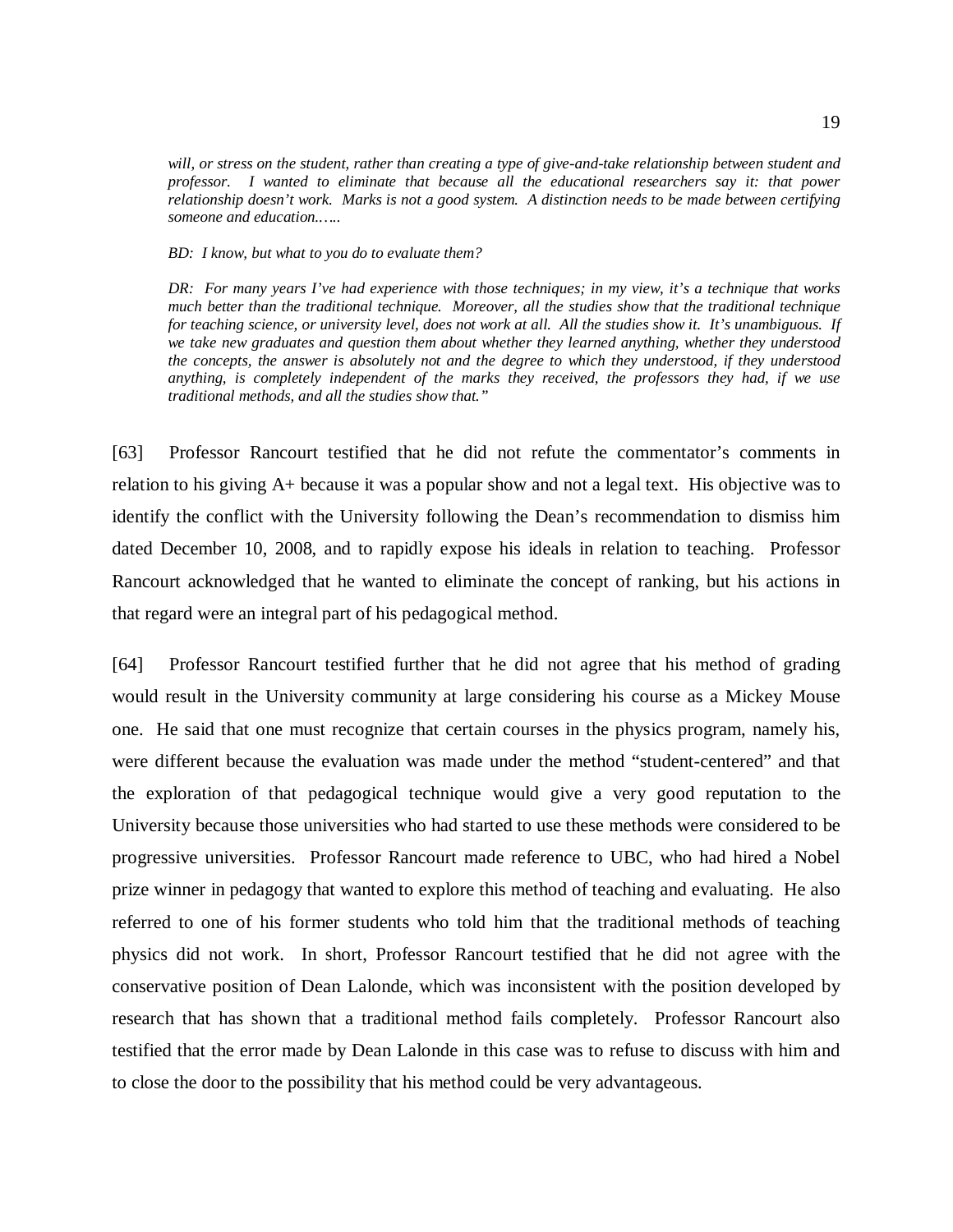[65] In the winter of 2008 Professor Rancourt gave two courses, PHY 4385/5100 – Solid State Physics, and PHY 4770 – Mecanique quantique. The class  $4385/5100$  originally had 18 4<sup>th</sup> year physics students and 6 master students. All students, except for one who dropped out, received a grade of A+. PHY 4770 had 21  $4<sup>th</sup>$  year students and all who completed the courses received an  $A_{+}$ .

[66] Evidence was adduced as to what was said by the grievor in class PHY 4385/5100 in relation to grading. I have heard four witnesses in that regard, namely Professor Rancourt, Teacher Assistant (TA) Philippe Marchand, and students V and P. Having heard the witnesses, I give more credibility to the two students. I am satisfied that what is hereinafter stated by student V to the Chairman of the Department of Physics on February 16, 2008, represents what was said by Professor Rancourt in class.

*"In the first class Dr. Rancourt told us directly that everyone in the class would be receiving an A+. he went on to describe his teaching method and that his theory, or rather the teaching method he uses, that by removing the grades there will be less stress on us to learn. He said he does not believe in grades. He said that in no way can we be harmed by this system of giving everyone an A+ as this was a contract between the students and the teacher, and that he was guaranteeing us this mark, and there was nothing that the university could do to take it away."* 

[67] The students' testimonies are in line with what Professor Rancourt was saying publicly in his Queen's address in October 2007 and his radio interview in February 2009 in relation to his teaching.

[68] Furthermore, Professor Rancourt's credibility as a whole has been compromised by his explanations and contradictions in relation to 3 subject matters: what he said at the Queen's University seminar, what he said in class in relation to whether he had read, or not, Dean Lalonde's warning about not assessing A+s to all his students, and his knowledge regarding a munitions cache in a forest by one Claude Harridge.

[69] In relation to the Queen's report, Professor Rancourt initially disputed some of its content based on the fact that it was made by someone who was spying on him on behalf of the University, but finally admitting to most of it in cross-examination. Furthermore, Professor Rancourt initially denied having read Dean Lalonde's letter to his students in class 4385/5100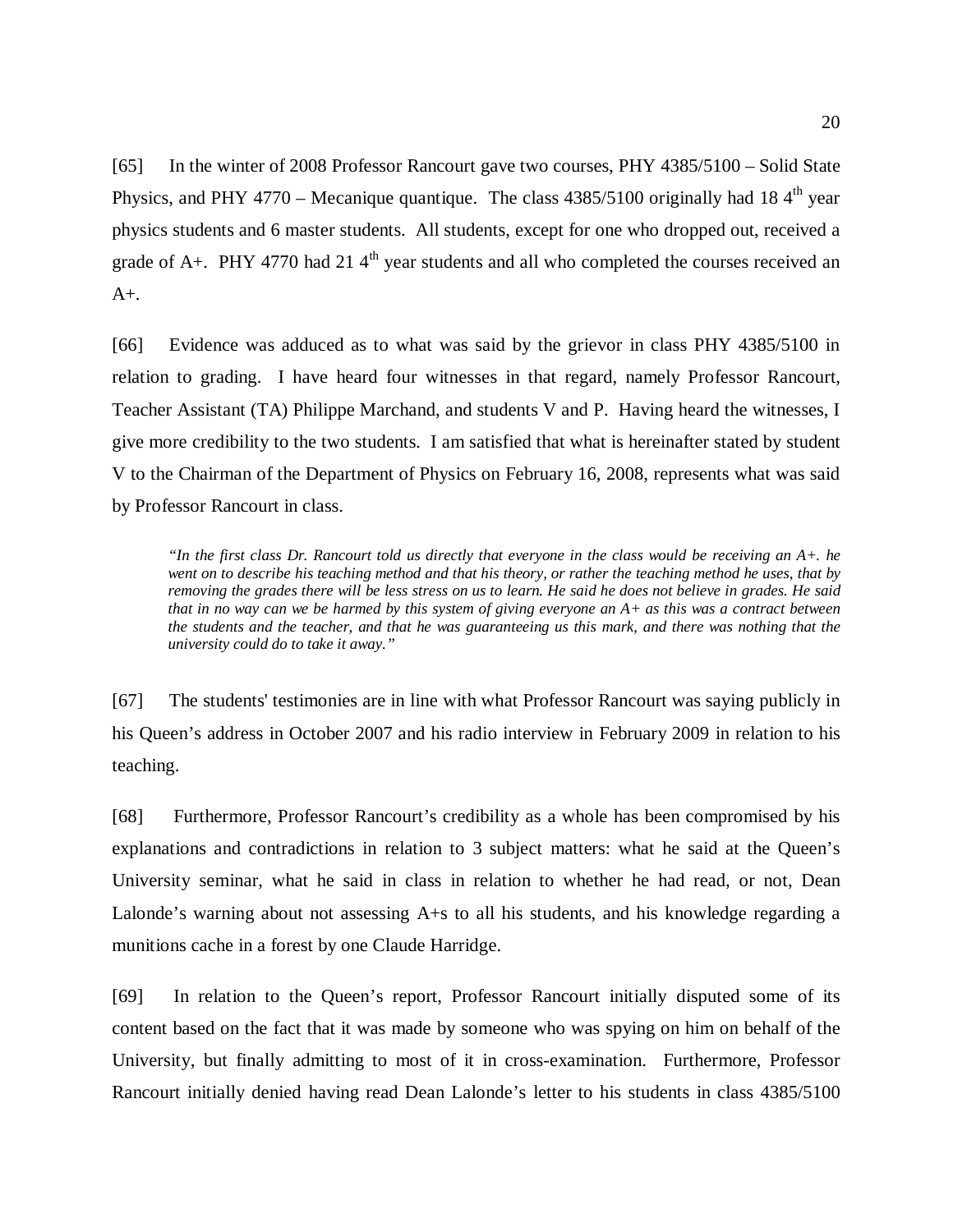and finally admitting that he had read part of it, after being confronted with a written report to the contrary by student P. In the Claude Harridge matter, Professor Rancourt first stated his first knowledge of Harridge burying ammunition in a forest came the week preceding his testimony which was contradicted by one Harridge's e-mail of sept 20/11 to him.

[70] Teacher Assistant Marchand, who was a student of Professor Rancourt for his master's degree, I found was a very defensive witness who was trying to cover for Professor Rancourt by giving his opinion as to what Professor Rancourt meant to say or do. In the end, after crossexamination, he corroborated most of what the two students had testified in relation to what Professor Rancourt had said in class on grading.

[71] Student V, who had the highest grading average in the physics department, dropped out of the course in mid-February 2008. He made a complaint in relation to Professor Rancourt's grading and pedagogy to the Chairman of the Physics Department, Dr. Béla Joos, who transferred it to Dean Lalonde, with the following comments:

*"Voici le rapport de [V] sur l'enseignement dans le cours PHY4385/PHY5100 dans lequel il était inscrit jusqu'à vendredi matin le 15 février. J'envoie une copie de ce message à Gary Slater, comme doyen des études supérieures parce que je trouve inacceptable que les étudiants recevront tous un A+ sans avoir prouvé leur compétence dans la matière. Ce qui se passe dans ce cours soulevé aussi des questions sérieuses sur la qualité de l'enseignement dans ce cours. "* 

[72] At about the same time, Gary W. Slater, Dean of the Faculty of Graduate and Postdoctoral Studies, who had received a copy of student V's report, wrote back to Chairman Joos. Part of Dean Slater's comments read as follows:

*"Si nous pouvons utiliser la lettre, je vais consulter mon Comité Exécutif sur la valeur des A+ ainsi reçus. Il n'est pas question que nous donnions des bourses à des étudiants qui ne les mériteraient qu'à cause de ce A+.* 

*Nous allons devoir en avertir les étudiants dès que possible. "* 

[73] Confronted with this information, Dean Lalonde met with the students who had voiced their complaints, and on March 25, 2008, he wrote Professor Rancourt a confidential letter, which read, in part, as follows: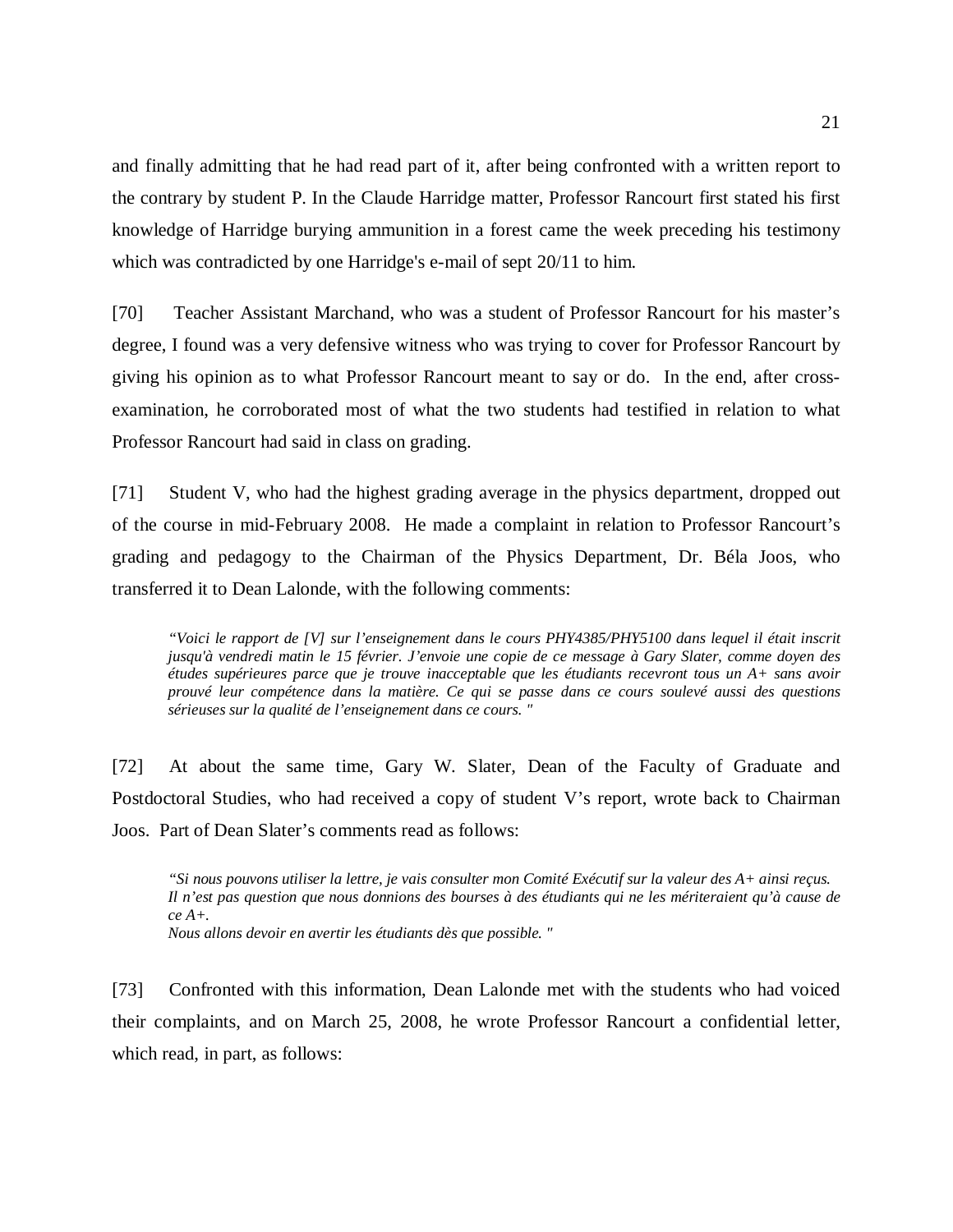*"I have been advised that in both courses you have promised a grade of A+ to all students provided only that they attend class. The Faculty of Science grading scale provides that the letter grade of A+ is defined as "exceptional" and a mark of A+ based on class attendance alone is totally inconsistent with the Faculty grading scale. The promise of an A+ based only on attendance is also incompatible with the academic standards of the Faculty of Science and puts into question the integrity and validity of students' grades. As you know students' grades are included on University of Ottawa official academic records and transcripts and relied on by the University and other universities in respect of issues such as the granting of degrees, access to and awards for scholarships and bursaries, and admission to graduate programs. Your inappropriate and unacceptable approach to grading these courses would negatively impact the reputation of the Department of Physics, the Faculty of Science, and the University as a whole. It is also unfair to students who are entitled to expect that they will be graded on the basis of their academic performance rather than mere attendance. Nor in the University's view does academic freedom mean that you can adopt grading practices for these courses that are fundamentally inconsistent with the grading practices put in place by the Faculty of Science and approved by the Senate and applied to other undergraduate and graduate students in the Department of Physics.* 

*You are expected to evaluate students' performance objectively in a manner appropriate to the course and consistent with the Faculty of Science grading policy. This letter will serve as a clear and unequivocal direction to you that you must not grant every student in these courses or any future courses you teach, a grade of A+ based only on their attendance at class. If you do so despite this direction you will have committed the serious disciplinary offences of insubordination and misconduct in connection with your employment obligations and you will be subject to discipline, up to and including dismissal.* 

*I urge you to re-consider your proposed grading of a grade of A+ to all students provided only that they attend class rather than put your continued employment with the University in jeopardy.* 

[74] At about the same time the DTPC discussed the evaluation of students by Professor Rancourt. The following excerpts from the minutes of the DTPC meeting of February 19, 2008, are relevant:

#### *4. Concerns regarding Denis Rancourt's failure to appropriately evaluate students' performance and potential serious impact on the reputation of the department.*

*The committee discussed at length evaluations of students' performance by Prof. Denis Rancourt for the current Winter 2008 semester. The committee was appalled to learn that Prof. Rancourt promised all attending students of PHY 4770 (Mécanique quantique) and PHY 5100/4385 (Solid State Physics) grades of A+, irrespective of performance in these classes. ……The DTPC felt that such an a priori grade assignment, if allowed to stand, is in violation of Article 21.1.2 (c) of the Collective Agreement and had the potential to seriously undermine the reputation of the department and the university as a whole. It was strongly felt that the Deans of the Faculties of Science and Graduate and Postdoctoral Studies should be immediately advised of this serious issue, and that appropriate measures should be taken to correct this situation as soon as possible. In light of these serious concerns, the committee questions whether Prof. Rancourt should continue to teach PHY 4770 and PHY 5100/4385 and whether he can appropriately teach Physics courses in the future. This leaves us in a quandary regarding recommendations for appropriate workload for this faculty member in the Fall of 2008 and beyond."*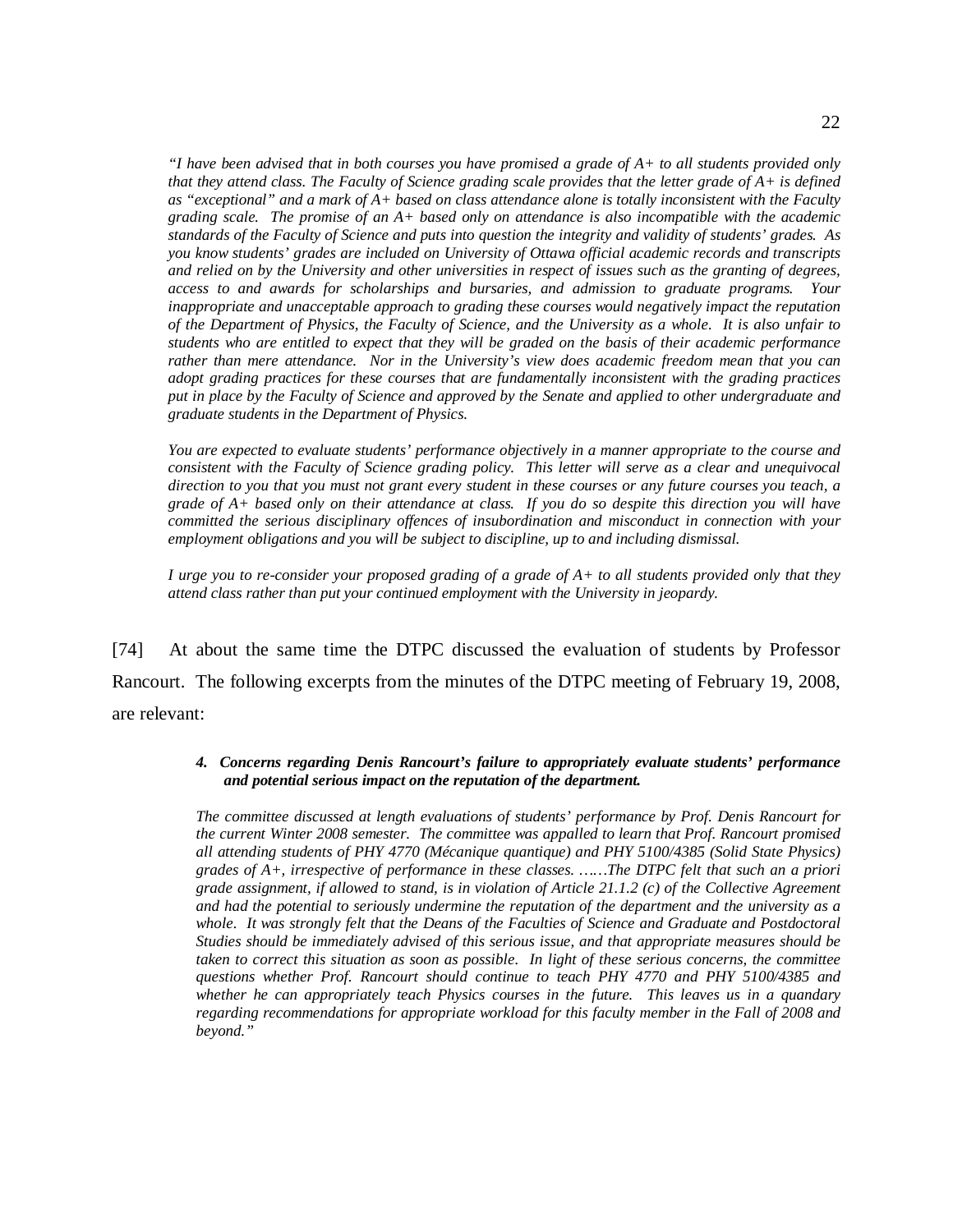[75] The evidence is that all students who did not drop out in the two courses Professor Rancourt gave in the Winter of 2008 received an A+. The same applied for PHY 1722 given in the Winter of 2007(except for 2 who received  $C<sub>+</sub>$ ) and PHY 5130 (5 students) in the Fall of 2007, all of whom received A+.

[76] Professor Rancourt's position in regards to his grading method and its legality can be summarized in the following excerpt of his correspondence to Dean Lalonde dated July 13, 2008:

*"Grades can be based on a number of factors, including student participation, answers on tests or homework, oral reports, practical experiments, multi-media projects, etc. Grades can also be studentcentered by measuring individual student progress from individual student starting points, and the progress can be evaluated using qualitative criteria. Self-evaluation is also an accepted concept.* 

*As long as the same grading method is applied to all students and is stated on the first day of class and as long as A+ means "exceptional", following the stated criteria, then the basic requirements of the Collective Agreement are satisfied. The rest is of the domain of academic freedom. The choice and design of the pedagogical and grading method is the responsibility of the professor."* 

[77] Having considered the evidence in its entirety, I come to the conclusion that grading, whether in a conventional manner or not, was considered by Professor Rancourt an impediment to learning physics. A student who remained or was prompted to remain motivated by his interventions for the whole semester was an "exceptional student" and thus should be granted the highest mark in the University grading system. Convinced of the value of his pedagogical approach to teaching Physics he decided to apply it in his classes although he knew the University' administration was against it and that in their opinion it constituted a violation of the collective agreement and a form of academic fraud.

[78] Section 21.1.2(c) imposes on the Faculty members the responsibility to evaluate students *"performance objectively in a manner appropriate to the course"* consistent with relevant academic standards in marking scales approved by the Senate. The question raised by the grievances is whether Professor Rancourt has satisfied his obligation. The short answer is no.

[79] According to Professor Rancourt, his grading or evaluation is objective because all students are evaluated according to the same criteria outlined in the first course, i.e. to remain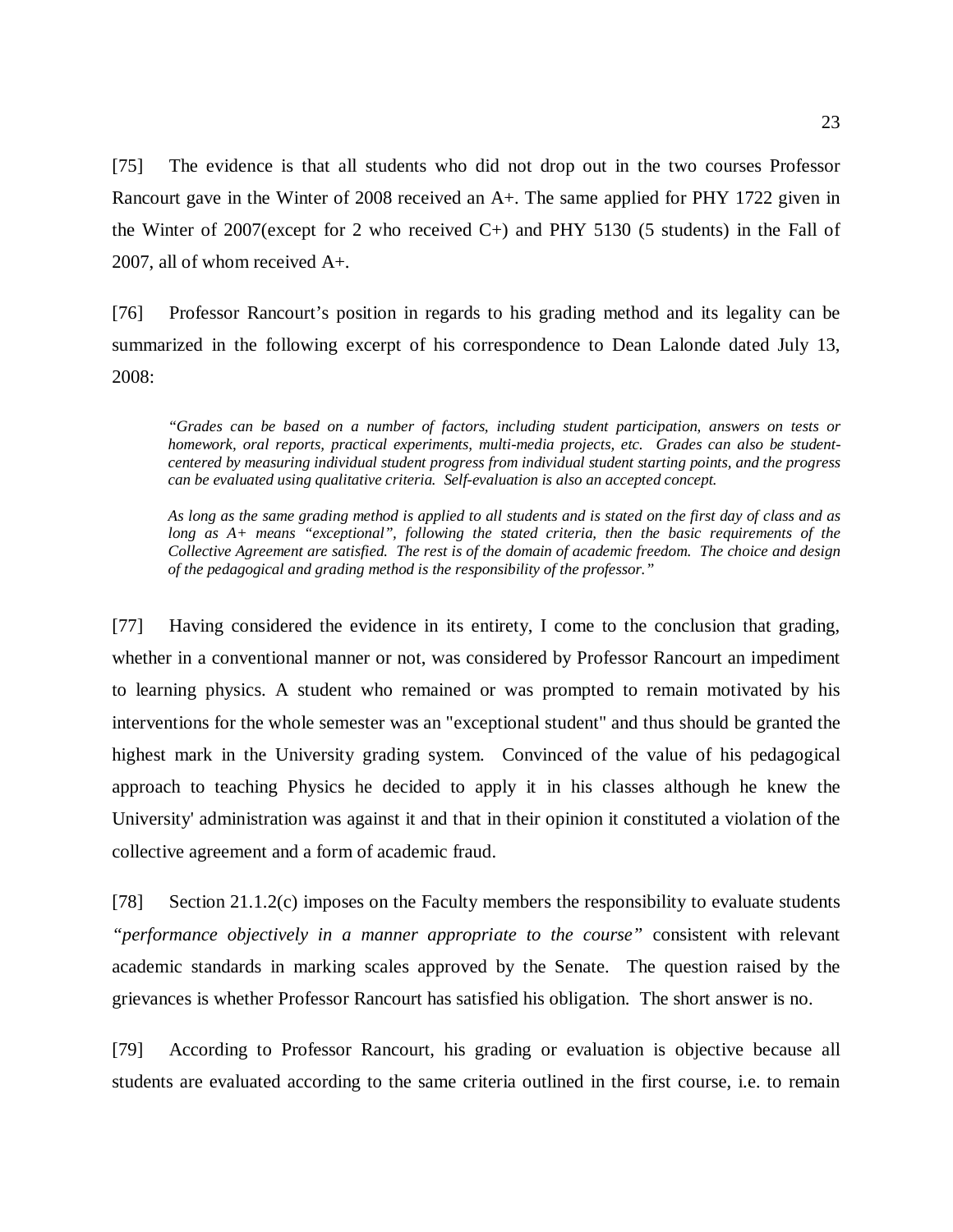motivated and committed to his teaching method. If the student works hard and remains motivated and progresses, he should be considered an exceptional student because he would have learned to the best of his capabilities and, thus, merits the exceptional mark of A+. Professor Rancourt further testified that there is nothing in the text of Article 21.1.2(c) which prohibits or specifies the evaluation method or what is meant by evaluating the student's performance objectively. In that context, the onus is on the University to prove that his standard of evaluation, based on self-centered motivation, is not objective.

[80] The Association and Professor Rancourt have asked me to view this case in the particular setting of a university environment, very distinct from the industrial one. I agree with that statement.

[81] However the setting, the professors are bound by the collective agreement that governs them. I must interpret the collective agreement entered into between the University and the Association and give it a meaning which reflects the wording and the intention of the parties at the time it was agreed to.

[82] Here the evidence is that the evaluation of students' performance in the Physics department is made using a conventional grading system to evaluate the students' knowledge and what they have learned during the course. This conventional evaluation system is externalbased, as opposed to student centered, and is objective in the sense that all students are tested by grading one against the other. It is objective also because no one knows in advance what their grade will be at the end of the semester. The marks obtained by this method differentiates the students and sets them apart one from the other and permits them to obtain bursaries, grants and in many cases, admission to post-graduate studies.

[83] Dean Lalonde has testified that the Grievor's self-centered evaluation giving all his students high notes is not objective. This view, as reported above is shared by the DTPC, the Chairman of the Physics Department and the Dean of the Faculty of Graduate and Postdoctoral Studies. The Association has not brought one professor as a witness to testify that what Article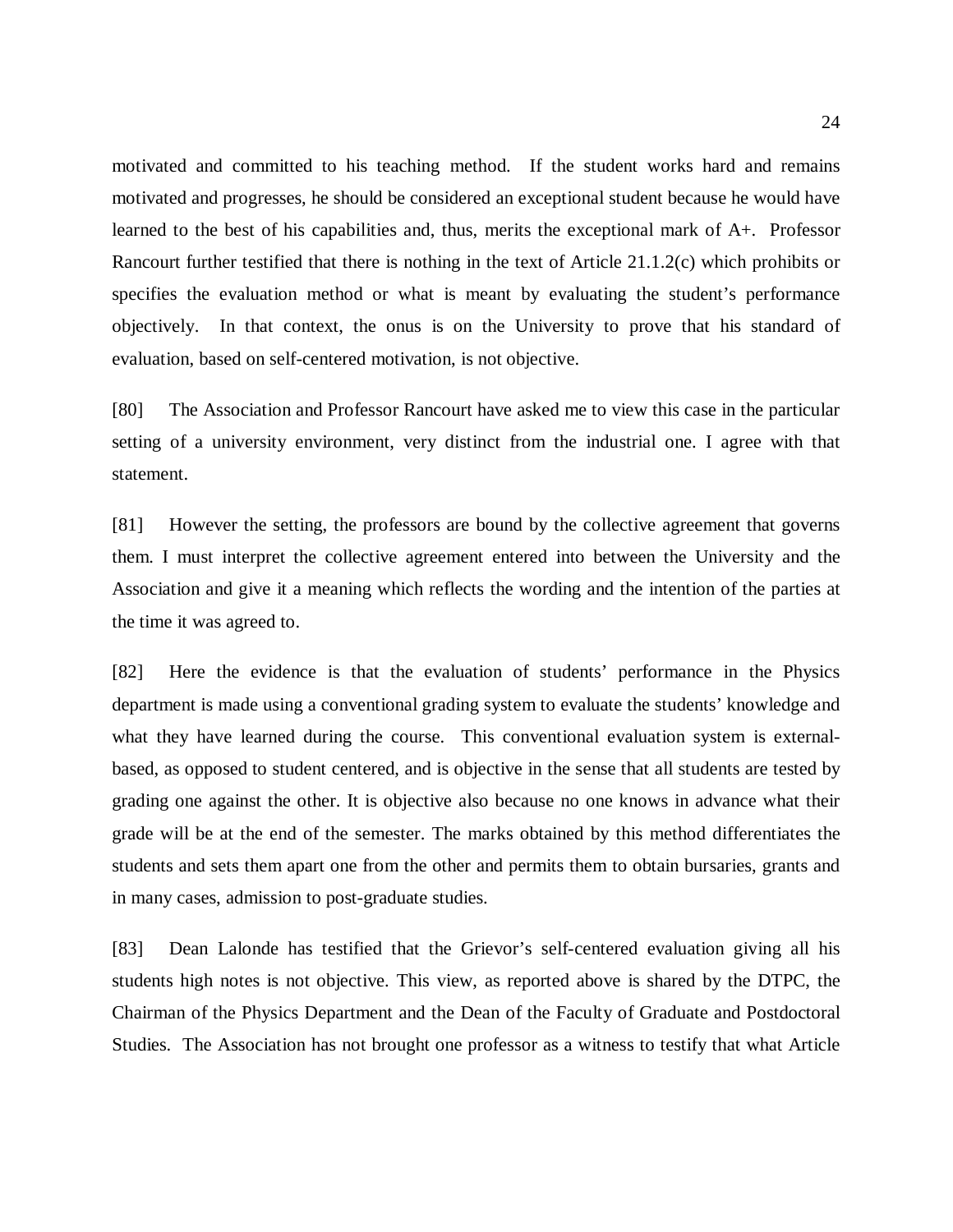21.1.2(c) encompassed at the time it was agreed to, was self-centered evaluation with each student receiving the exceptional grade of A+.

[84] It stems from common sense that not all students, or any person for that matter, are born equal, with the same learning capabilities, and that all perform to the level of "exceptional". To interpret Article 21.1.2(c) as proposed by Professor Rancourt would make a mockery of the expression "evaluate students' performance objectively … consistent with the relevant academic standards and marking scales approved by the Senate". Why apply a marking scale at all if everyone is to get A+, a grade awarded on the first class in the absence of any evaluation. Concluding that the Grievor's evaluation method is objective and protected by Article 21.1.2c) would result in the absurdity that all professors would soon apply this method. They would testify that they have done an exceptional job in motivating and directing their students in their respective classes and therefore, in that context, all their students, having performed exceptionally well to the maximum of their respective abilities, should get A+s. The University of Ottawa would overnight be blessed with exceptional professors and students. Grading of students would become meaningless.

[85] It is true that when a professor grades his students he or she may take into consideration not only the results of the objective exams, but also the involvement of the students and his dedication to learning and his interaction in the class. But these "other factors" are of minor importance in the total objective evaluation. A student who in his homework, mid-term and final exams, obtains very high grades because of his superior intelligence or ability to better assimilate the subject matter of the course may be downgraded to A from A+ because, in the professor's opinion, he has not performed to the maximum of his capability and/or has not interacted in class. The reverse, however, is not true. Grading a student "exceptional" entirely on his participation in class and his learning to the maximum of his capabilities, while performing "average" in competitive testing, is a perversion of the objective evaluation obligation set out in Article 21.1.2c).

[86] In short, in my opinion Article 21.1.2(c) does not support the Grievor's proposition that a self-centered student evaluation is an objective evaluation of the student's performance consistent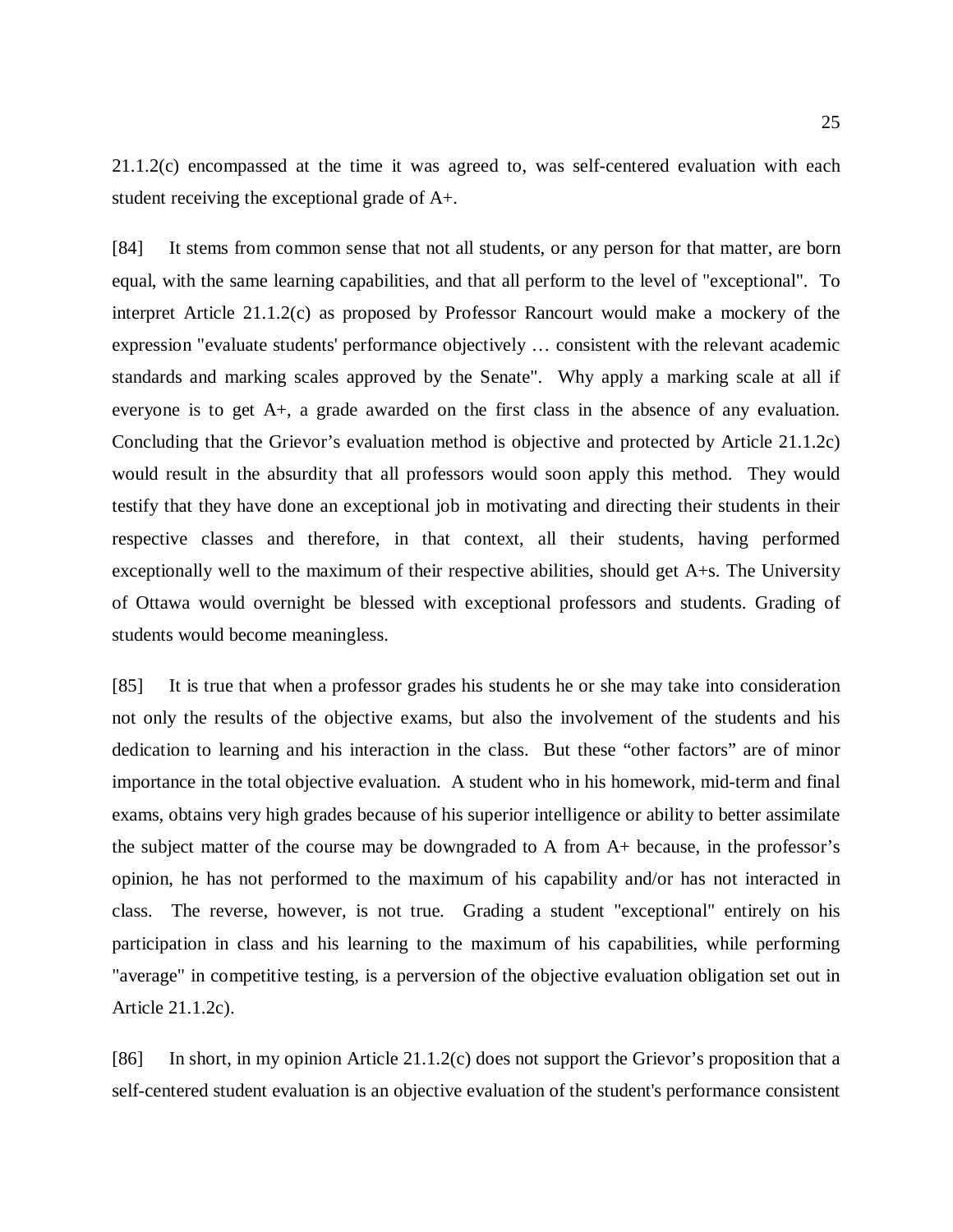with relevant academic standards and markings approved by the Senate. I therefore conclude that the Grievor's self-centered evaluation is not objective and violates his obligation set out in Article 21.1.2c).

[87] The Association and Professor Rancourt argued that his teaching method, based on selfmotivation and its necessary corollary the absence of grading, is protected by the concepts of academic freedom and freedom of expression and his tenure status. A great number of cases were filed by both parties and the Association in particular on Academic Freedom.<sup>6</sup> None of these cases discussed the concept of academic freedom in the context of a professor not objectively grading his students. To illustrate the concept I have selected two excerpts from the

*York University and York University Faculty Assn. (Noble) (Re),* 167 L.A.C. (4<sup>th</sup>) 39 (Arbitrator R. Goodfellow)

*University of Calgary and University of Calgary Faculty Assn*. (Re), *1999 CLB 13889 (Sims)* 

*University of Ottawa and Assn. of Professors of the University of Ottawa (Rancourt) (Re),* 2008 CLB 4719 (Picher) *Laurentian University and L.U.F.A. (Robidoux) (Re),* 2011 CLB 19727 (Surdykowski)

- *Memorial University of Newfoundland and Memorial University of Newfoundland Faculty Assn. (Snook) (Re),* 2007 CLB 12396
- *University of Ottawa and Assn. of Professors of the University of Ottawa (Rancourt) (Re),* 2008 CLB 4719 (Picher) *First Nations University of Canada v. University of Regina Faculty Association* [Court of Appeal Decision], 2008

SKCA 162 (B. Pelton, Q.C., E. Neufeld, and J.C. Hill)

*Pridgen v. University of Calgary,* 2012 ABCA 139

- *York University and York University Faculty Assn. (Noble) (Re), 167 L.A.C.* (4<sup>th</sup>) 39
- *Strofolino v. Helmstadter,* 2001 CLB 10658
- *McKenzie v. Isla,* 2012 HRTO 1908

 $\overline{a}$ 

*Langara College and Langara Faculty Assn. (Mirza) (Re),* 2000 CLB 14599 (British Columbia Collective Agreement Arbitration Bureau)

<sup>6</sup> *Order PO-3084 « University of Ottawa (Re)",* 2012 CanLII 31568 – decision by the Information and Privacy Commissioner of Ontario

*FINAL ORDER PO-3009-F "University of Ottawa (Re)"*, 2011 CanLII 74312 – decision of the Information and Privacy Commissioner of Ontario

*University of Calgary and AUPE (Re),* 2008 CLB 16779 – decision of the Alberta Labour Relations Board

*Langara College and Langara Faculty Assn. (Mirza) (Re), 2000 CLB 14599* – decision by the British Columbia Collective Agreement Arbitration Bureau

*University of Manitoba and University of Manitoba Faculty Assn. (Re), 1991 CLB 12537 [Schulman]* 

Vancouver City College and Faculty Assn. of Vancouver City College (Langara) (Re), 1974 CLB 1847 – Labour Relations Board of British Columbia: Paul C. Weiler, Graham Leslie, Angus Macdonald

*First Nations University of Canada and University of Regina Faculty Assn. (Re)* [Arbitral Award], 2009 CLB 17755 *First Nations University of Canada v. University of Regina Faculty Association [Court of Appeal Decision], 2008* SKCA 162

*Mount Allison University and M.A.F.A. (Re),* 1993 CLB 12772

*University of Manitoba and University of Manitoba Faculty Assn. (Re), 1993 CLB 13781 [Freedman]* 

*University of Manitoba and University of Manitoba Faculty Assn. (Re),* 1991 CLB 12537 [Schulman]

*Laurentian University and L.U.F.A. (Robidoux) (Re),* 2011 CLB 19727 (Surdykowski)

*Dickason v. University of Alberta,* [1992] 2 SCR 1103

*Mckinney v. University of Guelph,* [1990] 3 SCR 229

*University of Windsor and Faculty Assn. of the University of Windsor (Taboun) (Re), 112 L.A.C.* (4<sup>th</sup>) 1 (B. Adell)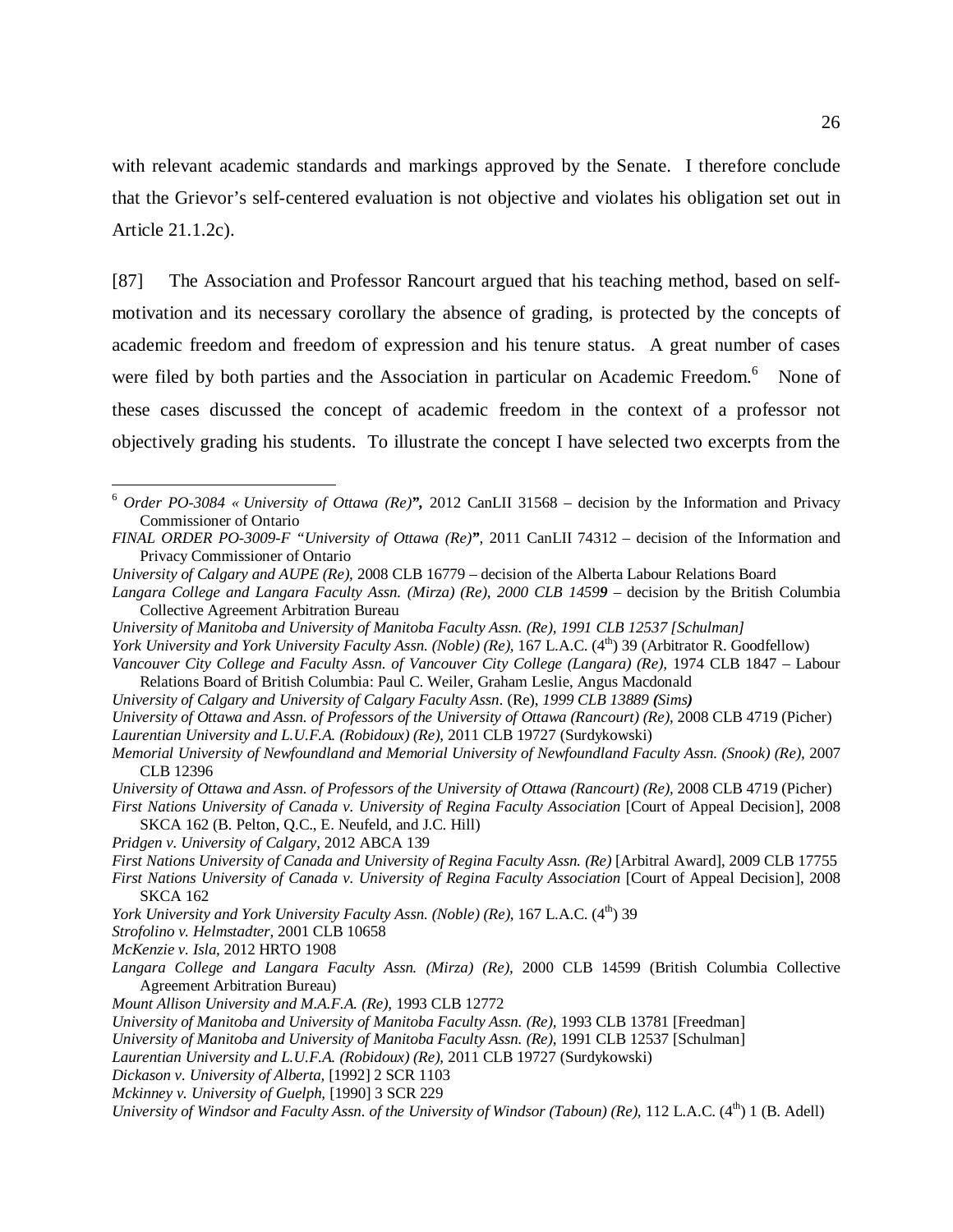submitted jurisprudence. The first one is taken from the McKinney decision by the Supreme Court:

*[…professors] must have a great measure of security of employment if they are to have the freedom necessary to the maintenance of academic excellence which is or should be the hallmark of a university. Tenure provides the necessary academic freedom to allow free and fearless search for knowledge and the propagation of ideas. […] apart from [assessments in relation to merit increases, promotion and the life], and excepting cases of flagrant misconduct, incompetence or lack of performance, strict performance appraisals are non-existent and, indeed, in many areas assessment is extremely difficult. In a tenured system, then, there is always the possibility of dismissal for cause but the level of interference with or evaluation of faculty members' performance is quite low. The desire to avoid such evaluation does not, as I see it, relate solely or even principally to administrative convenience. Rather, the desire is to maximize academic freedom by minimizing interference and evaluation (p. 282).* 

[...] Academic freedom and excellence is essential to our continuance as a lively democracy. [...] *mandatory retirement […] ensures that faculty members have a large measure of academic freedom with a minimum of supervision and performance review throughout their period at university. They need not be unduly concerned with a "bad year" or a few bad years, or that their productive capacity may decline with the passing years. Security of employment is well protected for a substantial number of years and they are spared demeaning tests that would otherwise have to be employed (p. 286-7).* 

*"While I believe that the principle of academic freedom serves an absolutely vital role in the life of the university, I think its focus is quite narrow. It protects only against the censorship of ideas…." (p. 376)* 

[88] In that case the Supreme Court was dealing with the issue of retirement of university professors.

[89] The following excerpt from the University of Calgary case is also informative:

[...] It is almost impossible to overstate the importance of academic freedom to the nature of a modern *university. One of the core beliefs in western liberal democracies is that society is best served by the existence of a free "marketplace" of ideas, where enquiry and expression can take place generally unconstrained by state power. Universities have evolved into perhaps the purest institutional embodiment of free enquiry and expression. Universities recruit and select their own academic staff on the basis of merit. Academic staff members receive compensation from the institution itself, freeing them from dependence on private enterprise and other patrons. Academics advance in rank, compensation and perquisites by their scholarly activity, widely defined, which activity is evaluated by peers inside and outside their particular university….* 

*[…] By long tradition, close institutional control over scholarly activities is anathema to universities and their scholars alike. Contractual and statutory provisions like tenure support academic freedom. As we noted earlier, the whole concept of a university is that of a community of scholars, supported by the state or the institution or both, who in return for a general commitment to apply themselves to advance the state of human knowledge receive an extraordinary freedom to define for themselves how to go about doing that…. Instead, control by the university exists only at the level of enforcing the basic bargain of the academic appointment: that the appointee will remain productive in scholarly activity, that he or she will co-operate in meeting the institution's needs for teaching and service, and … (280).*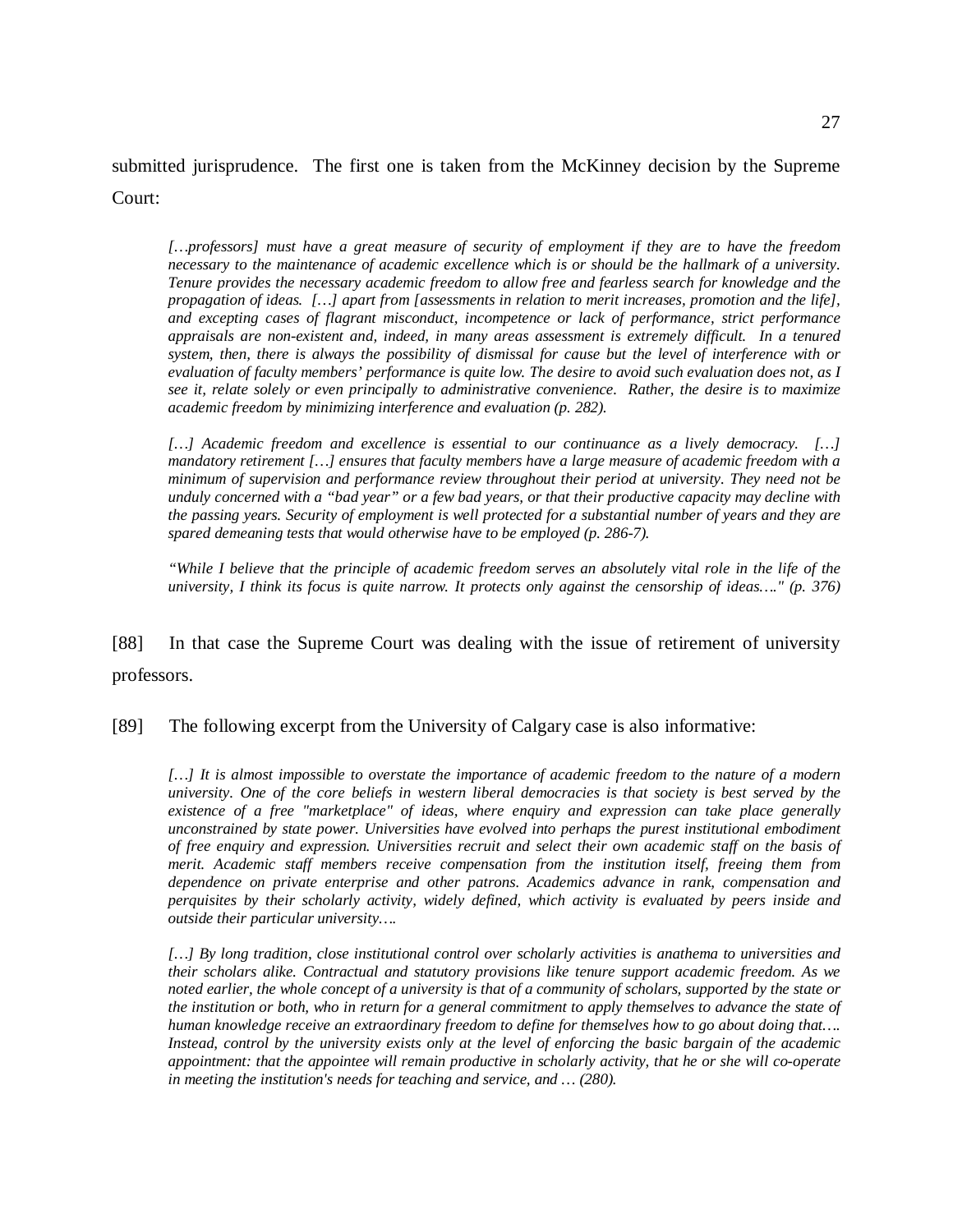## [90] The parties, however, have given themselves a contractual definition at Article 9(a):

*9(a) The parties agree neither to infringe nor abridge the academic freedom of the members. Academic freedom is the right of reasonable exercise of civil liberties and responsibilities in an academic setting. As such it protects each member's freedom to disseminate her opinions both inside and outside the classroom, to practice her profession as teacher and scholar, librarian, or counsellor, to carry out such scholarly and teaching activities as she believes will contribute to and disseminate knowledge, and to express and disseminate the results of her scholarly activities in a reasonable manner, to select, acquire, disseminate and use documents in the exercise of her professional responsibilities, without interference from the employer, its agents, or any outside bodies. All the above-mentioned activities are to be conducted without contravening the provisions of this agreement. Academic freedom does not require neutrality on the part of the member, but rather makes commitment possible. However, academic freedom does not confer legal immunity, nor does it diminish the obligations of members to meet their duties and responsibilities.* 

[91] This definition is a fair summary of the case law on academic freedom. The definition clearly states that the academic freedom concept is not so wide as to shield a professor from actions or behavior that cannot be construed as a reasonable exercise of his responsibilities in an academic setting, nor does it protect him when exercising said academic freedom in contravention of the provisions of the Collective Agreement in general and in this case, those of Article 21.1.2(c).

[92] The University is not disciplining Professor Rancourt for his ideas or beliefs in regards to his teaching method based on self-centered motivation and evaluation. Dean Lalonde made it very clear that Professor Rancourt could openly promote his convictions as to teaching in his classroom, on campus and elsewhere. The research aspect and the promotion of ideas is one thing, the implementation is quite another.

[93] As I have found earlier, I am of the opinion that Professor Rancourt violated the provisions of Article 21.1.2(c) when he did not objectively evaluate and grade his students. That is particularly true in regards to course 4385/5100. This, in my opinion, is a very serious breach of his obligations as a university professor. In an American case<sup>7</sup>, the dismissal of a university professor who had 28 years of tenure was upheld by the Appeal Court for not following the university's grading rules.

 $\overline{a}$ 

<sup>7</sup> *Louis Wozniak, Plaintiff-Appellant, v. Thomas F. Conry, et al., Defendants-Appellees Court of Appeal for the 7th circuit 236F.3d 888; 2001 U.S. App.LEXIS 274;*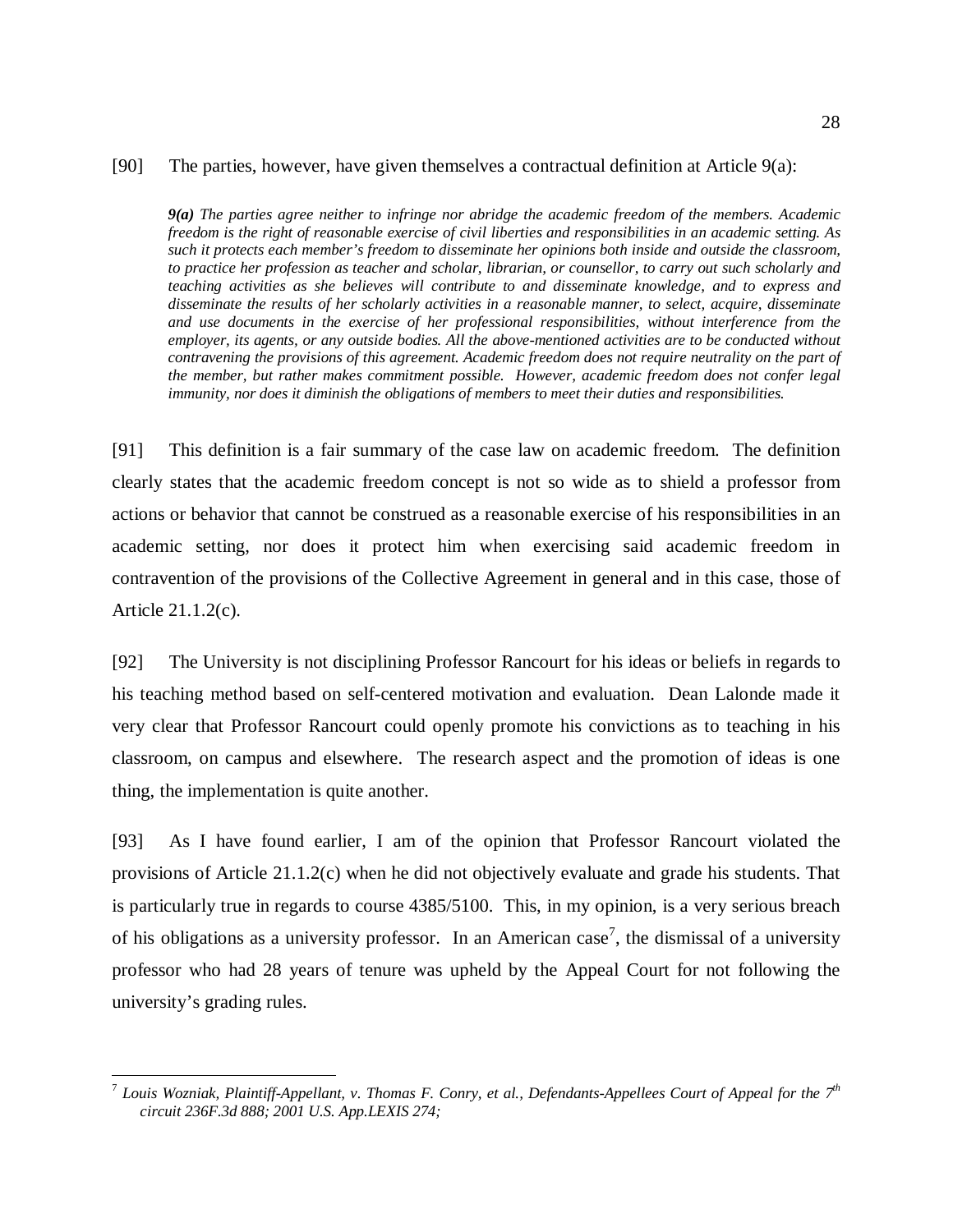*"No teacher has a fundamental right to hand in random or skewed grades, or to pretend that 95% of his students are better (or worse) than average. No person has a fundamental right to teach undergraduate engineering classes without following the university's grading rules. Quite the contrary, both a university and its students have powerful interests in the comparability of grades across sections, for grades are a university's stock in trade and class rank may be vital to a student's future. By insisting on a right to grade as he pleases, Wozniak devalues his students' right to grades that accurately reflect their achievements." …..(p4)* 

*"Finally, Wozniak's contention that he is the victim of "retaliation" for taking his stand against the University's grading policy adds nothing. [HN5] A violation of an employer's lawful rules does not become an improper basis for decision just because the employee makes his position known to the public. Wozniak does not contend that other professors have defied the University's grading rules, kept their silence, and escaped any response. Without proof of that kind, the University's decision must be understood as a reaction to Wozniak's behavior, not as a penalty for his speech about that behavior."(p6)* 

[94] The reasoning of the U.S. Court of Appeal for the  $7<sup>th</sup>$  Circuit in relation to grading is no different in Canada.

[95] The facts relevant to Professor Rancourt's grievance contesting his letter of reprimand for his grading average of 9 for the first year course PHY 1722, in which some 50 students were initially registered, are simple. Professor Rancourt, in accordance with his student-centered motivation evaluation, awarded marks averaging 9, where he had previously awarded grades for the same course that varied between 4.8 and 5.2. The fact that one student received a mark of C+ does not make Professor Rancourt's evaluation an objective one. As he testified, he gave a C+ to a student because that student did not live to his commitment to obtain an A.

[96] It is to be noted that Professor Rancourt had been notified previously by Dean Lalonde in relation to the evaluation of students in the course SCI 1101 not to evaluate on a student-centered standard.

[97] For the reasons stated above, I find that Professor Rancourt did not objectively evaluate his first year students in course PHY 1722 by giving those who had not dropped out an average of 9, in violation of Article 21.1.2(c).

[98] I therefore find that the grievance fails and that the Letter of Discipline is to remain in Professor Rancourt's file.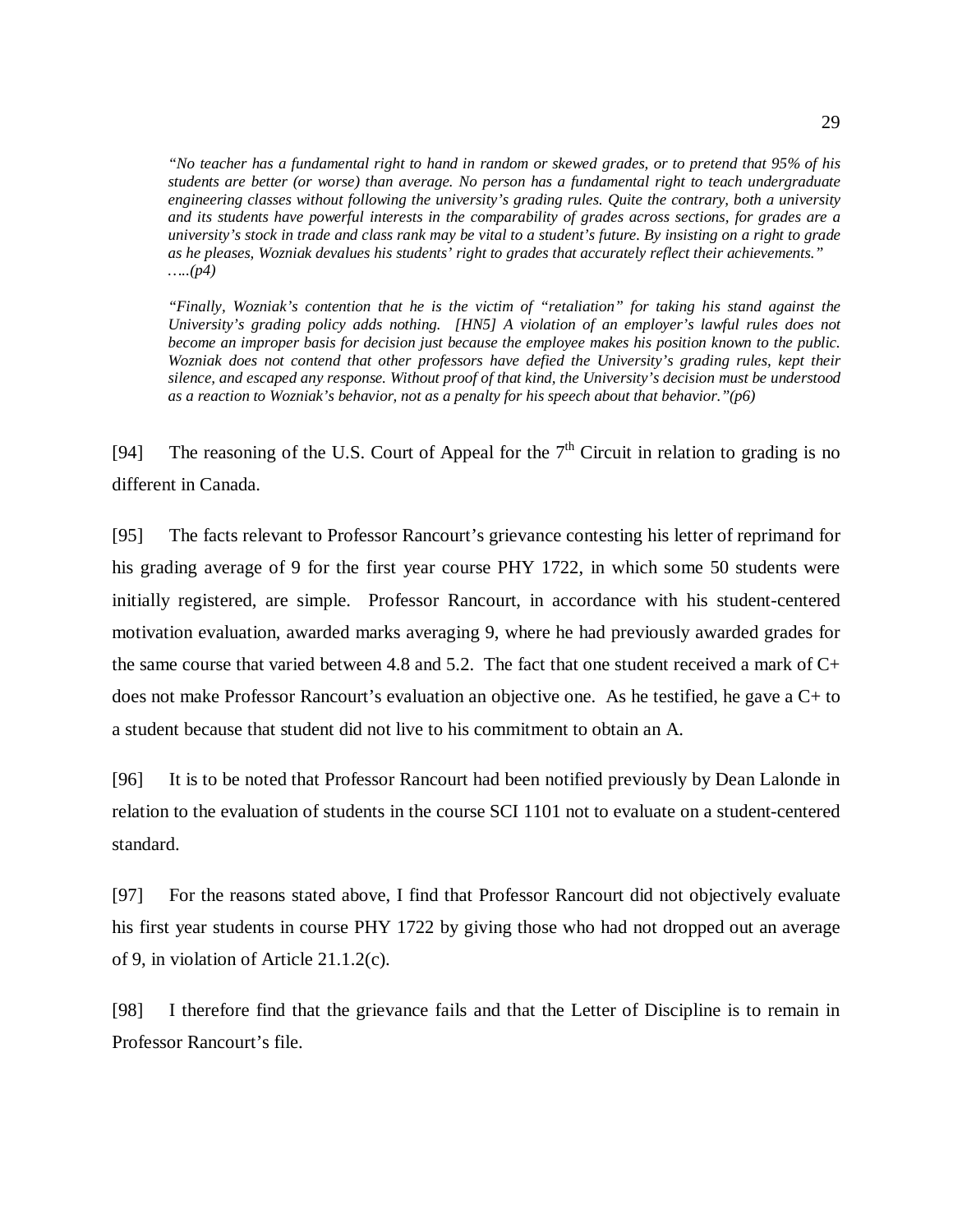[99] Even though Professor Rancourt was well aware of the University's opposition to his evaluating of students on a self-centered standard, he continued on his course of action. Although he had grieved the Letter of Suspension, he did not wait to find out whether he had infringed Article 21.1.2(c). He continued to defy the administration. He was warned on March 28, 2008 by Dean Lalonde that his actions violated the Collective Agreement and that if he continued he was placing himself in a position to be dismissed. Given the evidence, I find that Professor Rancourt did not objectively evaluate his students in his course 4385/5100, in breach of Article 21.1.2(c). Is the dismissal the appropriate remedy in the circumstances? The short answer is yes.

[100] Professor Rancourt, even though he was well aware of Dean Lalonde's opposition in the context where he had through his writings explained extensively his teaching method and approach, and to use his words, "there was nothing he could do to convince Dean Lalonde, it was like hitting a brick wall", continued on his course of action. Immediately following his Queen's address, he had stated he would defend his method to the end and the University would have to bring him to court to take that right away from him. He even told Dean Lalonde on July 16, 2008 that he would continue to apply his teaching methods in the future. Dean Lalonde, who was aware that Professor Rancourt in his last four courses had given his students an A+, had no reason not to take Professor Rancourt's assertion seriously that he would continue in not grading his students objectively. In fact, up to the time of his dismissal, the Professor's whole demeanor made it crystal clear that he would not change his ways. Professor Rancourt had decided to take on the University over his method of teaching.

[101] In the last days of his testimony, which spanned over 12 days, Professor Rancourt said that if he was returned to his position he would follow the University's directive in relation to the grading of his students. This affirmation during the last days of the hearing is belied by the substance of his testimony in which he never recognized he had done anything wrong, that in fact it was Dean Lalonde's stubbornness of refusing to recognize the soundness of his approach to teaching Physics that caused the problem. Professor Rancourt was disciplined on November 22, 2007 for not grading his students objectively in Course PHY 1722. Yet he continued to act as if owned the University by not evaluating objectively in the two last courses he taught in the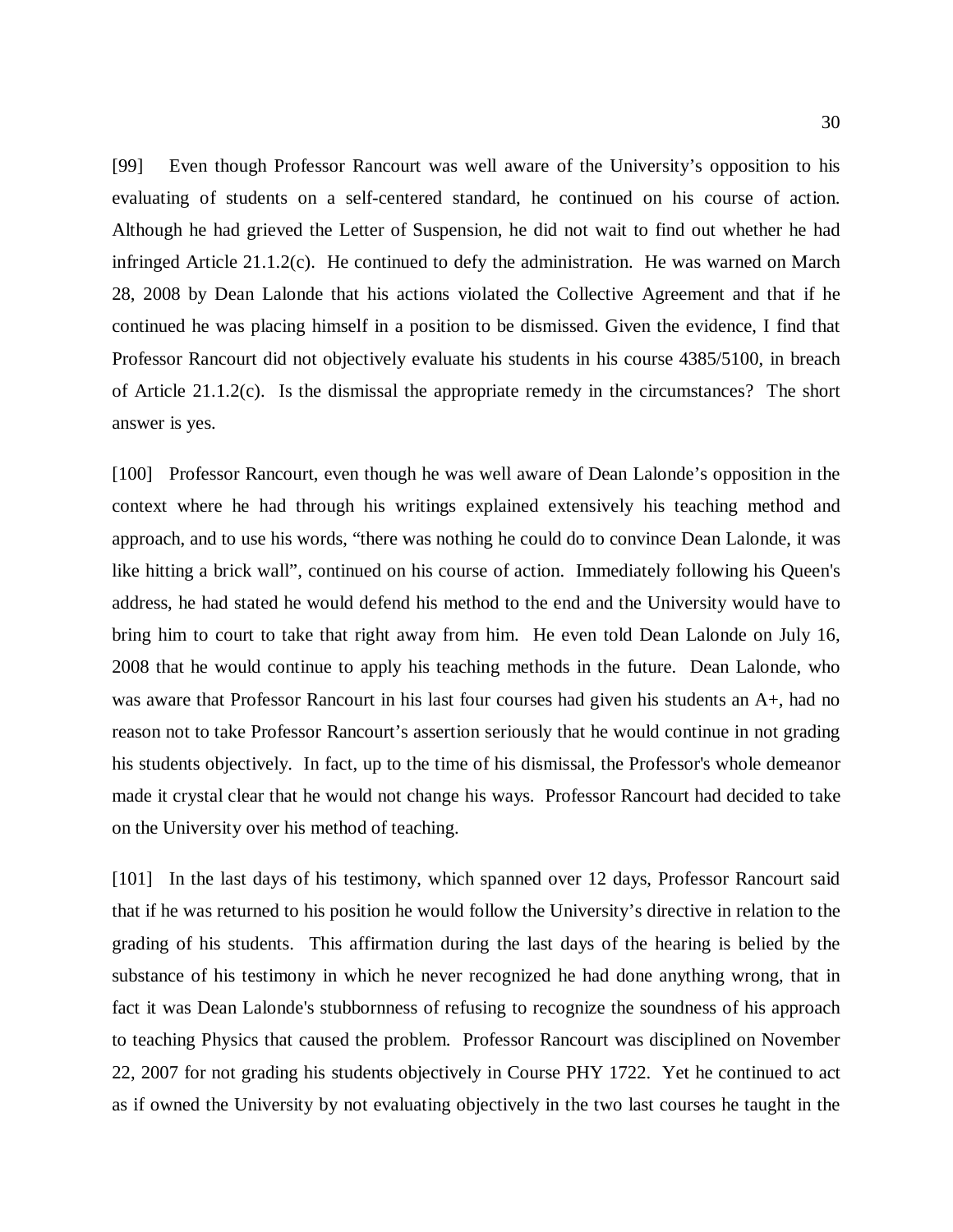Winter of 2008(PHY 4385/5100 and PHY 4770). In short, I give no credibility to Professor Rancourt's testimony that he would conform to Article 21.1.2c) if reinstated. Not recognizing one's misconduct is an important factor that weighs in the decision to substitute a penalty lesser than discharge $8$ .

[102] Given the extreme seriousness of Professor Rancourt's breach of his duties to objectively evaluate his students, which I agree with Dean Lalonde is a form of academic fraud, and his insubordination in not following Dean Lalonde's repeated warnings, I find there is no reason for me to intervene in the University's decision to dismiss Professor Rancourt.

[103] The grievor claimed that Dean Lalonde and the University's administrators acted in bad faith in their dealings with him. Five grounds were mentioned: Hiring a student to spy on him, refusal by Dean Lalonde to informally discuss his teaching method, reliance on behavior that was known to the employer before the dismissal and not acted upon, when the students expressed concern on the grievor's course content they were told their marks would be frozen, and failure by the Board of Governors to revise all the facts before they made the decision to dismiss him, namely not considering the fact he had produced the final exams of class PHY 4385/5100 three days before. In regard to this last allegation, it is noteworthy to mention that Dean Lalonde had requested these exams on numerous occasions since June 2008 and the grievor had steadfastly opposed handing them in, for various reasons.

[104] These allegations of bad faith are totally irrelevant to the present issue of whether the grievor evaluated his students objectively. He knew all along that Dean Lalonde opposed his method of teaching and why, and the consequences for him if he continued his actions. At all times he was in control of his conduct. He cannot claim that his violation of Article 21.1.2c) is a result of the Administration's bad faith towards him.

[105] Finally I want to note that I am in no way passing judgment on the value of Professor Rancourt's teaching method, which calls for removing a student's stress by not grading. It may very well be that such a method of teaching results in improved learning for the Physics students.

 $\overline{a}$ 

<sup>&</sup>lt;sup>8</sup> Pope&Talbot Ltd and IWA Canada, Local 1-423 2002 CLB 12504 (Chertkow) at paragraphs 63&64